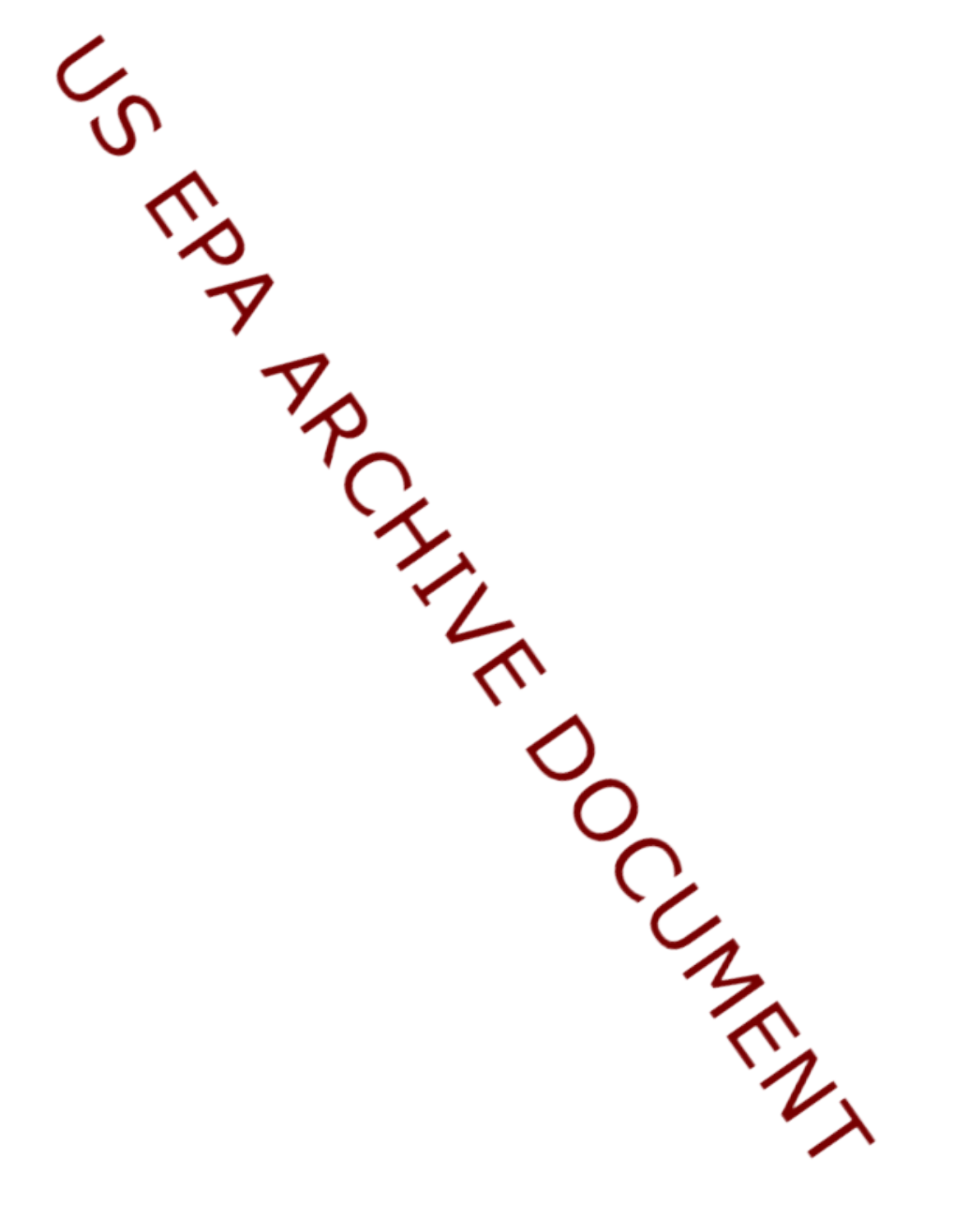## **ETV Advanced Monitoring Systems Center Vendor Contacts**

**Air**

#### **Ambient Ammonia Sensors**

[Aerodyne Research, Inc.](http://www.aerodyne.com/) EXIT Disclaimer

Technology: QC-TILDAS Contact: [Joann Shorter](mailto:shorter@aerodyne.com) 45 Manning Rd. Billerica, MA 01821 (978) 663-9500, x208 Fax: (978) 663-4918

#### **[Bruker Daltonics, Inc.](http://www.bdal.com/) EXIT Disclaimer**

Technology: OPAG 22 Open-Path Gas Analyzer Contact: [Richard Crowley](mailto:Richard.Crowley@bdal.com) 40 Manning Rd. Manning Park Billerica, MA 01821 (978) 663-3660 Fax: (978) 667-5993

#### [Mechatronics Instruments BV](http://www.mechatronics.nl/) EXIT Disclaimer

Technology: AiRRmonia Contact: [Rob Metselaar](mailto:rob@mechatronics.nl) P.O. Box 225 AE Hoorn 1620 Netherlands +31 229 29 11 29 Fax: +31 229 24 15 34

#### [Molecular Analytics](http://www.ionpro.com/) EXIT Disclaimer

Technology: IonPro-IMS Ammonia Analyzer Contact: [Kurt Webber](mailto:kwebber@pmeasuring.com) 14550 York Rd., Suite A Sparks, MD 21152-9307 (410) 472-7302 Fax: (410) 472-2156

#### [Omnisens S.A.](http://www.omnisens.ch/) EXIT Disclaimer

Technology: TGA310 Ammonia Analyzer Contact: [Andre Bals](mailto:andre.bals@omnisens.ch) Parc Scientifique d'Ecublens (PSE-C) Lausanne 1015 Switzerland +41 21 693 84 86 Fax: +41 1 274 2031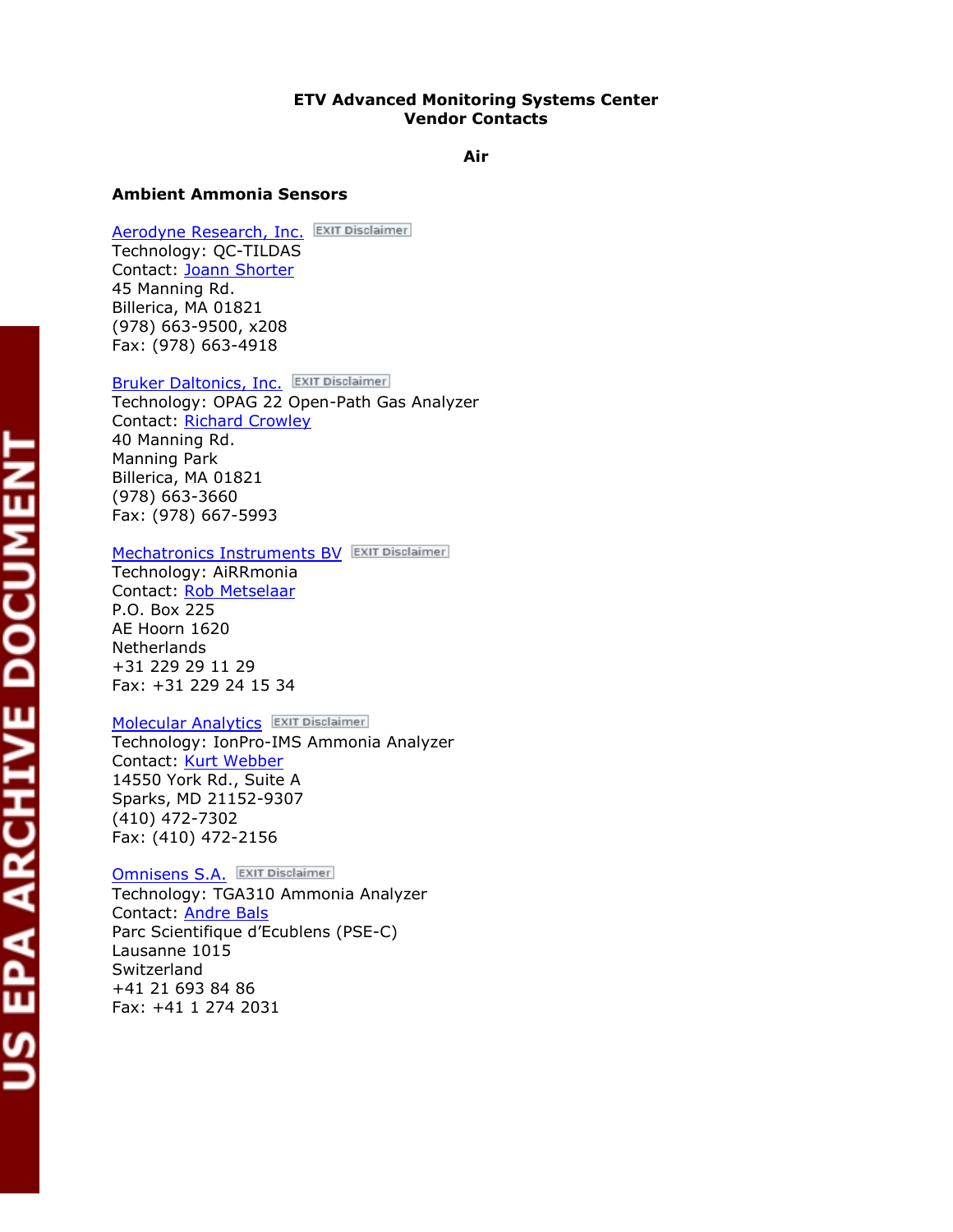[Pranalytica, Inc.](http://www.pranalytica.com/) EXIT Disclaimer Technology: Nitrolux 1000 Ammonia Analyzer Contact: [C. Kumar Patel](mailto:patel@pranalytica.com) 1101 Colorado Blvd. Santa Monica, CA 90401 (310) 458-0808 Fax: (310) 458-0171

## [Thermo Electron Corp.](http://www.thermo.com/) EXIT Disclaimer

Technology: Model 17C Ammonia Analyzer Contact: [Mike Nemergut](mailto:michael.nemergut@thermo.com) 81 Wyman St. Waltham, MA 02454 (866) 282-0430, x6850 Fax: (508) 520-0430

#### **Ambient Fine Particulate Monitors (Round 1)**

#### [Dekati Ltd.](http://www.dekati.com/) EXIT Disclaimer

Technology: Electrical Low Pressure Impactor Contact: [Ari Ukkonen](mailto:dekati@dekati.fi) Osuusmyllunkatu 13 FIN-33700 Tampere Finland +358 3 3578 100 Fax: +358 3 3578 140

### **[EcoChem Analytics](http://www.ecochem.biz/) EXIT Disclaimer**

Technology: PAS 2000 Particulate PAH Monitor Contact: [E.D. Chickliwala](mailto:ecochem@sprynet.com) 22605 Valerio West Hills, CA 91307 (818) 347-4369 Fax: (818) 347-5639

# [Met One Instruments, Inc.](http://www.metone.com/) EXIT Disclaimer

Technology: BAM 1020 Contact: [Tom Pottberg](mailto:info@metone.com) 1600 Washington Blvd. Grants Pass, OR 97526 (770) 947-3523 Fax: (541) 471-7116

#### **[Opsis AB](http://www.opsis.se/)** EXIT Disclaimer

Technology: SM 200 Automatic Particle Monitor Contact: [Carl Kamme](mailto:info@opsis.se) Box 244 Furulund SE-244 02 Sweden +46 46 72 25 00 Fax: +46 46 72 25 01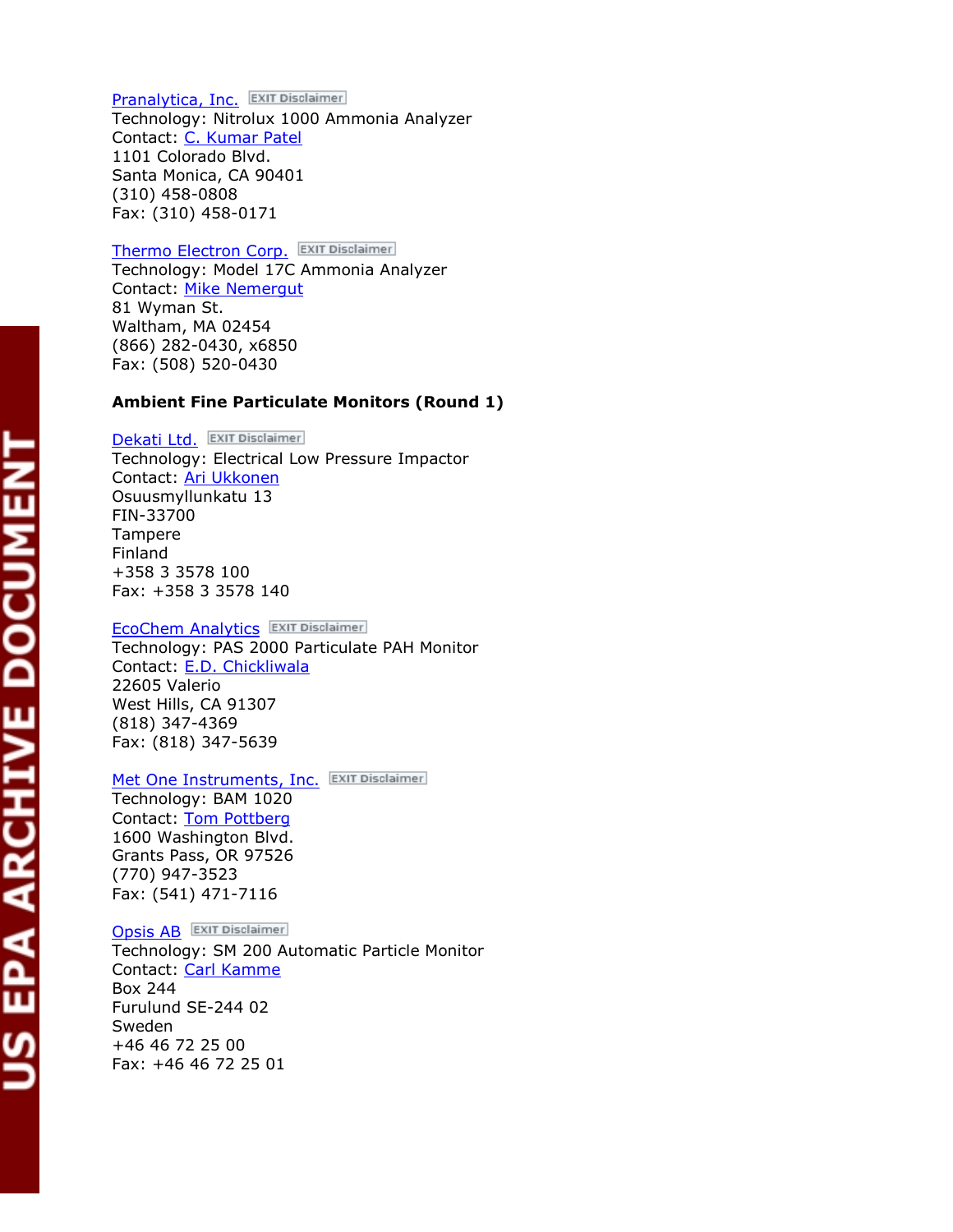### [Rupprecht & Patashnick Co., Inc.](http://www.rpco.com/) EXIT Disclaimer

Technologies: Series 1400a TEOM Particle Monitor Series 1400a TEOM Particle Monitor with Sample Equilibration System Series 5400 Monitor Series 8400N Particulate Nitrate Monitor Series 8400S Particulate Sulfate Monitor Contact: [Mike Meyer](mailto:info@rpco.com) 25 Corporate Circle Albany, NY 12203 (518) 452-0065 Fax: (518) 452-0067

Thermo Andersen (Andersen Instruments) Technologies: Aethalometer Particulate Carbon Monitor Continuous Ambient Mass Monitor FH 62 C14 Ambient Dust Monitor

Contact: [Jim Morton](mailto:Sales@anderseninstruments.com)

500 Technology Court Smyrna, GA 30082 (800) 241-6898 Fax: (770) 319-0336

#### [TSI,](http://www.tsi.com/) Inc. EXIT Disclaimer

Technology: Model 3320 Aerodynamic Particle Sizer (APS) Contact: [Tyler Beck](mailto:particle@tsi.com) 500 Cardigan Rd. Shoreview, MN 55126-3996 (651) 490-2726 Fax: (651) 490-3860

# **Ammonia Continuous Emission Monitors (Round 1)**

[Opsis AB](http://www.opsis.se/) EXIT Disclaimer

Technology: LD500 Contact: [Carl Kamme](mailto:info@opsis.se) Box 244 Furulund SE-244 02 Sweden +46 46 72 25 00 Fax: +46 46 72 25 01

### **[Siemens Laser Analytics AB](http://www.siemens.com/)** EXIT Disclaimer

Technology: LDS 3000 Contact: [Jan Grimbrandt](mailto:Jan_Grimbrandt@siemens.com) Box 5065 Goteborg SE-402 22 Sweden +46 0 31 776 86 00 Fax: +46 0 31 776 89 47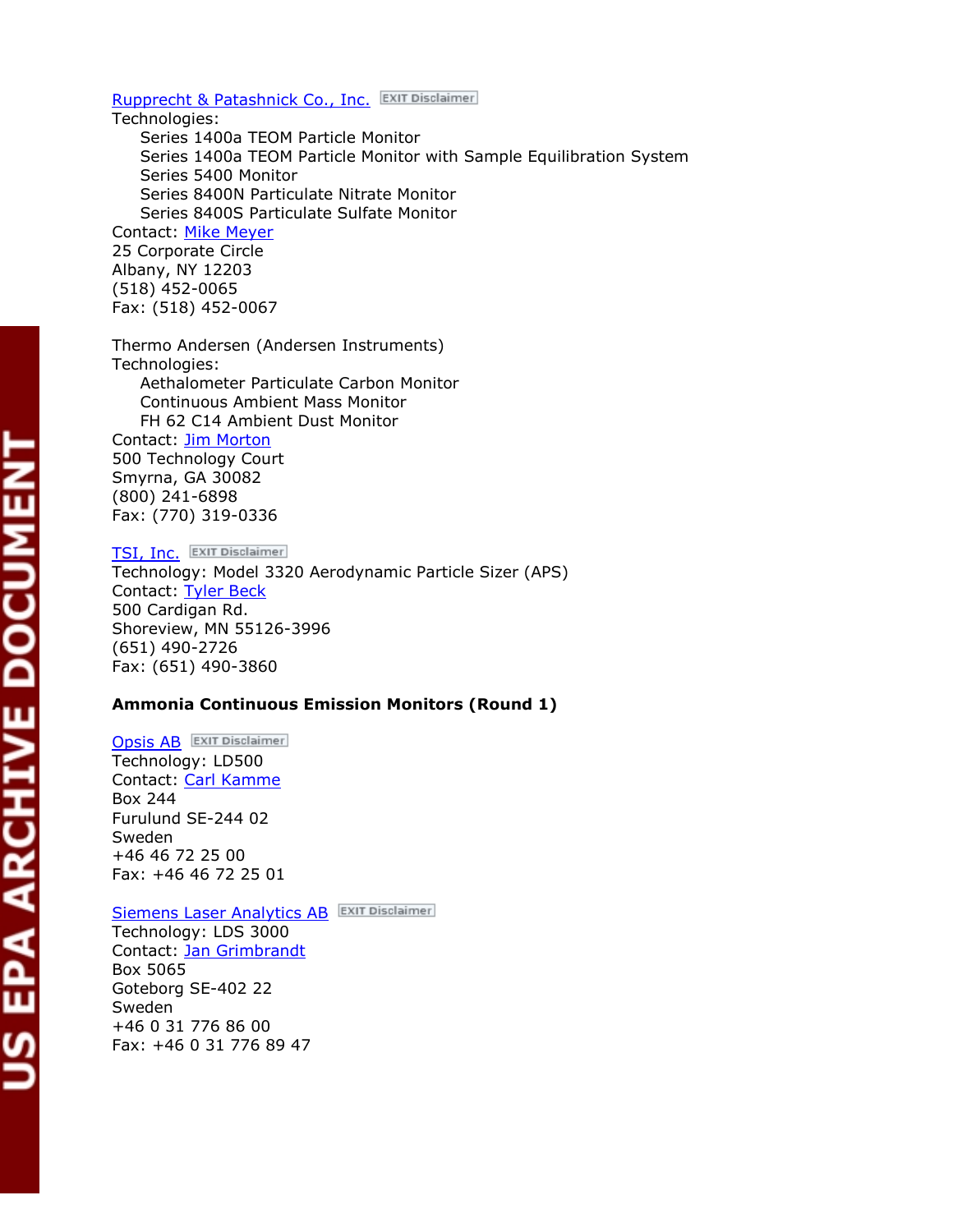# **Arsenic Test Kits (Round 1)**

# **[Envitop Oy](http://www.envitop.com/) EXIT Disclaimer**

Technology: As-Top Water Arsenic Test Kit Contact: [Jukka Palkko](mailto:etunimi.sukunimi@envitop.com) Kangaskontiontue 2 Fin-90240 Oulu Finland 358 8 375 046 Fax: 358 8 372 586

# [Industrial Test Systems, Inc.](http://www.sensafe.com/) EXIT Disclaimer

Technology: Quick Contact: [Howard Ray](mailto:its@cetlink.net) 1875 Langston St. Rock Hill, SC 29730 (803) 329-9712 Fax: (803) 329-9743

# Peters Engineering

Technology: AS 75 Contact: [Peter Kaspar](mailto:peters.engineering@styria.com) Steyrergasse 7130 Graz 8010 Austria +43 0 316 840792 Fax: +43 0 316 840792

## [TraceDetect](http://www.tracedetect.com/) EXIT Disclaimer

Technology: Nano-Band Explorer Contact: [Richard Brewer](mailto:richardb@tracedetect.com) 180 North Canal St. Seattle, WA 98103 (206) 523-2009 Fax: (206) 523-2042

# **Arsenic Test Kits (Round 2)**

## [Industrial Test Systems, Inc.](http://www.sensafe.com/)

Technologies: Quick II Quick Low Range Quick Low Range II Quick Ultra Low II Contact: [Howard Ray](mailto:its@cetlink.net) 1875 Langston St. Rock Hill, SC 29730 (803) 329-9712 Fax: (803) 329-9743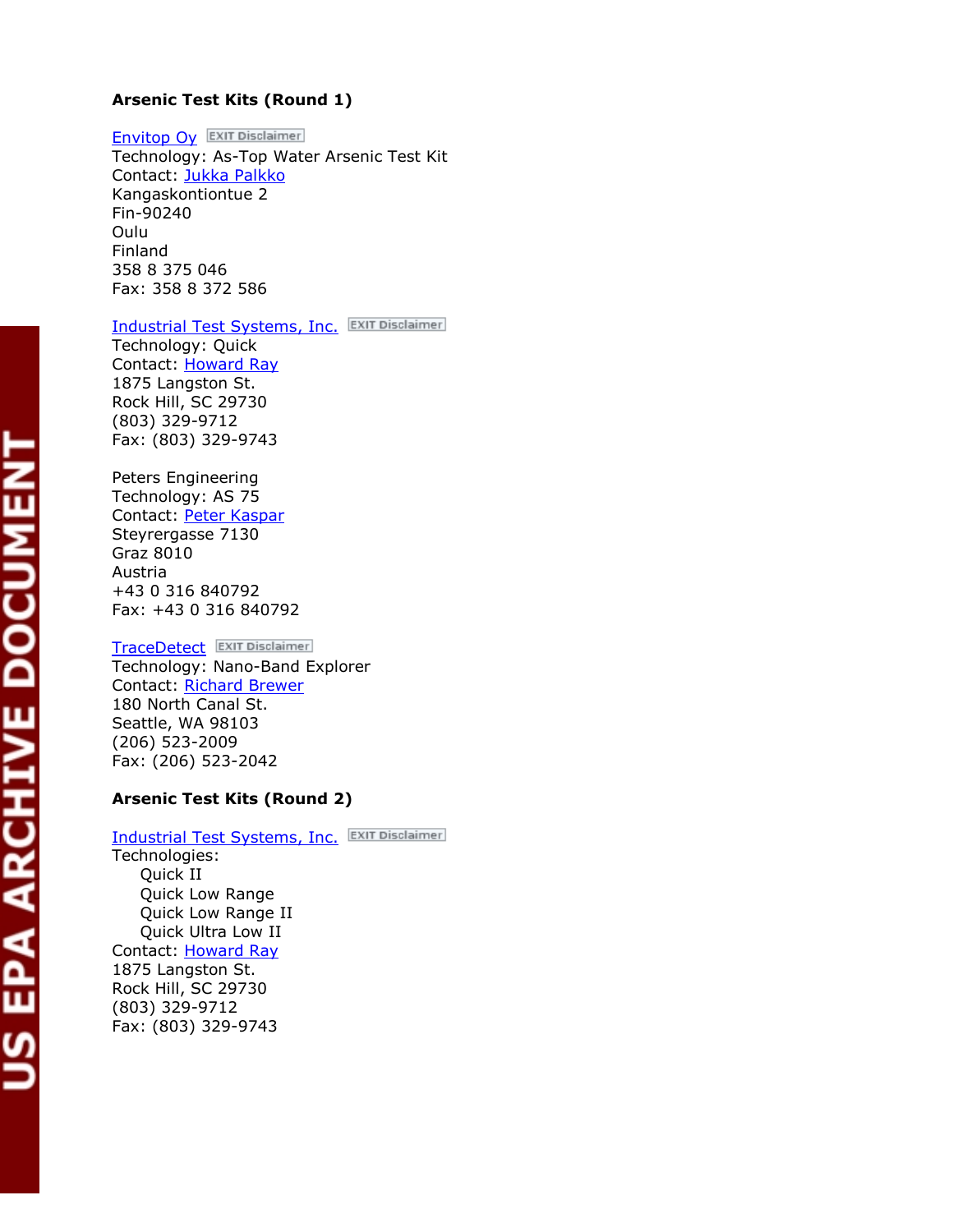[Monitoring Technologies International \(MTI\), Pty. Ltd.](http://www.monitoring-technologies.com/) EXIT Disclaimer Technology: PDV 6000 with VAS Version 2.1 Software Contact: [Information](mailto:cgreen@colingreen.idps.co.uk) 7 Collingwood St. Osborne Park Perth 6017 Western Australia +61 8 9204 2602 Fax: +61 8 9204 3600

## **Arsenic Test Kits (Round 3)**

[TraceDetect](http://www.tracedetect.com/) EXIT Disclaimer Technology: SafeGuard Trace Metals Analyzer Contact: [Richard Brewer](mailto:richardb@tracedetect.com) 180 North Canal St. Seattle, WA 98103 (206) 523-2009 Fax: (206) 523-2042

## **Dioxin Emission Monitoring Systems**

**[bm becker messtechnik gmbh](http://www.becker-messtechnik.de/) EXIT Disclaimer** Technology: Adsorption Method for Sampling Dioxins and Furans (AMESA) Contact: [Jürgen Reinmann](mailto:reinmann@becker-messtechnik.de) Kolner Strasse 6 D-65760 Eschborn NA Germany +49-6196-936-160 Fax: +49-6196-936-165

IDX Technologies, Ltd. Technology: RIMMPA-TOFMS Contact: [Tsunehisa Onishi](mailto:onishi@idx-tech.co.jp) NI Bld. 3-12-9 Kayaba-cho Nihonbashi, Chuo Tokyo 1030025 Japan +81-3-5651-1138

# [Monitoring Systems GmbH](http://www.dioxinmonitoring.com/) EXIT Disclaimer

Technology: DioxinMonitoringSystem Contact: [Thomas Steiner](mailto:steiner@dioxinmonitoring.com) Schloss 2 A-2542 Kottingbrunn NA Austria +43-664-2527239 Fax: +43-2252-70592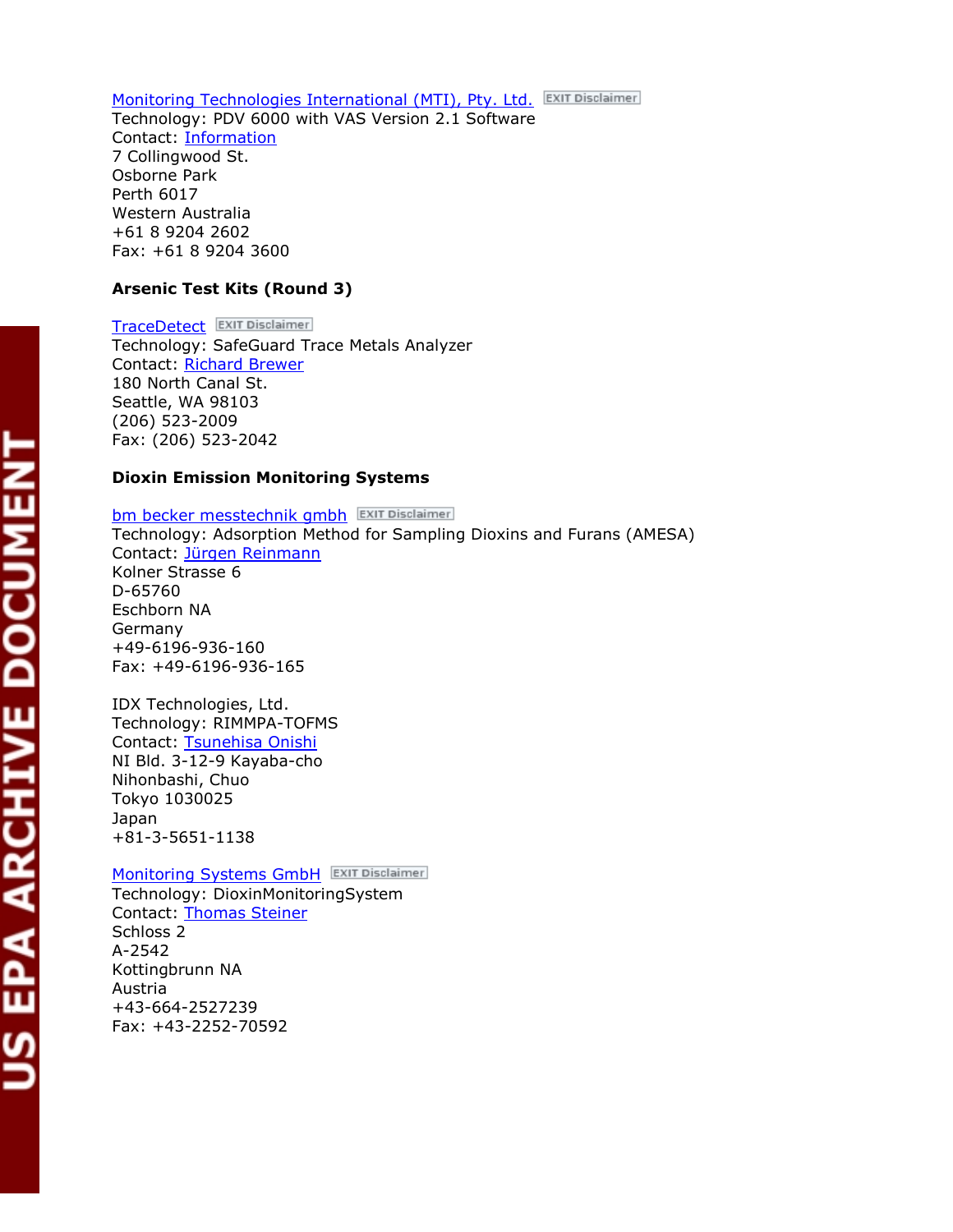**[SRI International](http://www.sri.com/psd/technologies/jetrempi_dio.html) EXIT Disclaimer** Technology: Jet-REMPI Contact: [Harold Oser](mailto:harold.oser@sri.com) Molecular Physics Laboratory 333 Ravenswood Ave. Menlo Park, CA 94025 (650) 859-3311 Fax: (650) 859-6196

# **Hydrogen Sulfide Monitors**

[Horiba Instruments, Inc.](http://www.hii.horiba.com/) EXIT Disclaimer

Technology: APSA-360 Contact: [Dick Bates](mailto:dick.bates@horiba.com) 17671 Armstrong Ave. Irvine, CA 92614 (949) 250-4811, x251 Fax: (949) 476-1293

## [Teledyne-API](http://www.teledyne-api.com/) EXIT Disclaimer

Technology: Model 101E Contact: [Bill Taylor](mailto:BillTaylorIII@earthlink.net) 3318 Highway 5, PMB 526 Douglasville, GA 30135 (770) 949-9409 Fax: (770) 949-9326

## **Immunoassay Test Kits for Atrazine**

### [Abraxis,](http://www.abraxiskits.com/) LLC EXIT Disclaimer

Technology: Atrazine ELISA Kit Contact: [Fernando Rubio](mailto:frubio@abraxiskits.com) 54 Steamwhistle Dr. Warminster, PA 18974 (215) 357-3911 Fax: (215) 357-5232

# **[Beacon Analytical Systems, Inc.](http://www.beaconkits.com/) EXIT Disclaimer**

Technology: Atrazine Tube Kit Contact: [Brian Skoczenski](mailto:brains@beaconkits.com) 383 Presumpscot St. Portland, ME 04103 (207) 761-2199 Fax: (207) 761-9238

## [Silver Lake Research Corp.](http://www.watersafetestkits.com/) EXIT Disclaimer

Technology: Watersafe Pesticide Test Contact: [Tom Round](mailto:tround@silverlakeresearch.com) 911 South Primrose Ave. (91016) P.O. Box 686 Monrovia, CA 91017 (626) 359-8441 Fax: (626) 359-6601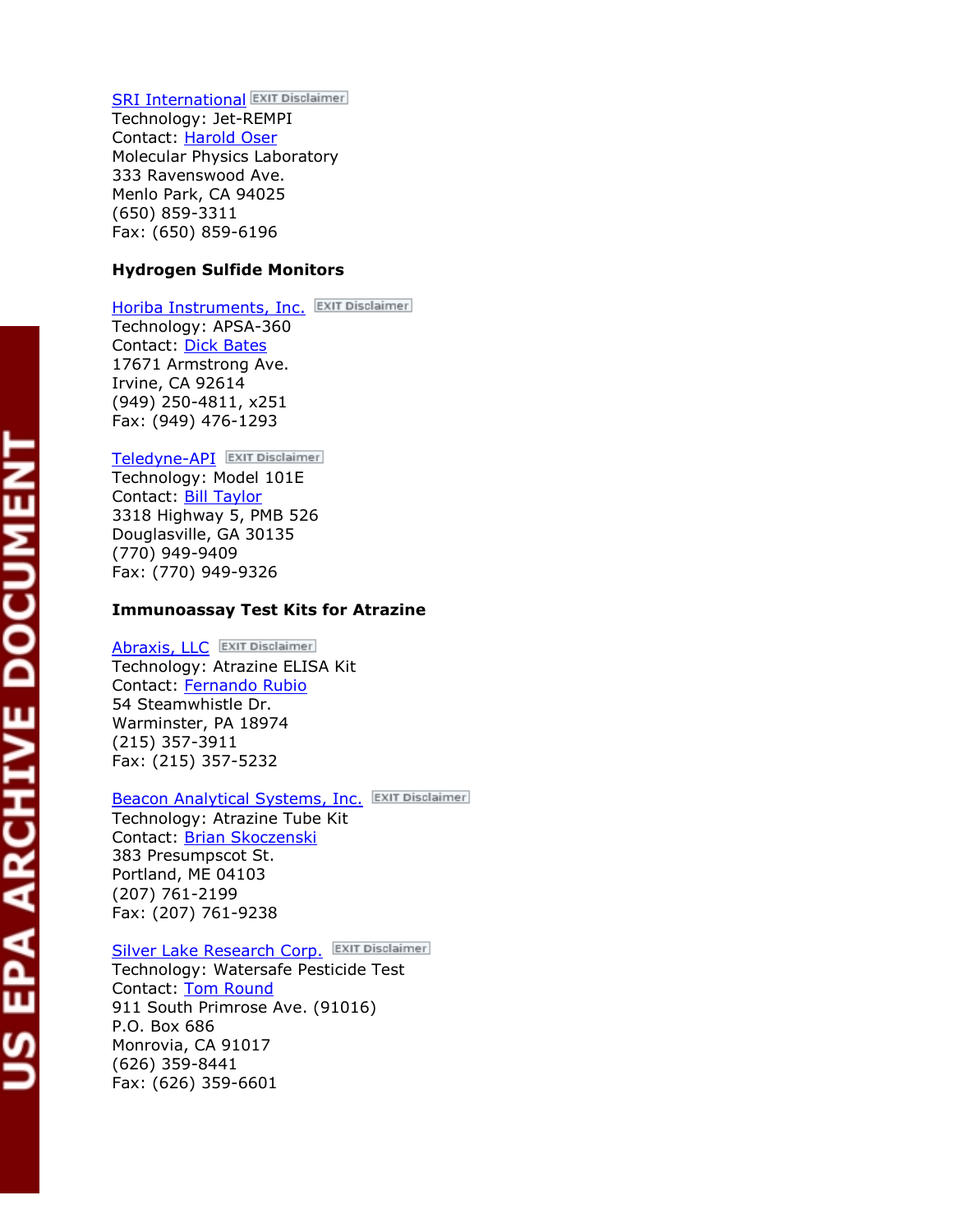[Strategic Diagnostics, Inc.](http://www.sdix.com/) (SDI) EXIT Disclaimer Technology: RaPID Assay Kit Contact: [Bob Ferguson](mailto:bferguson@sdix.com) 111 Pencader Dr. Newark, DE 19702 (302) 456-6789 Fax: (302) 456-6782

## **Mercury Continuous Emission Monitors (Phase 1)**

[Nippon Instruments Corp.](http://www.hg-nic.com/english/contact.html) EXIT Disclaimer

Technology: Model AM-2 Contact: [Koji Tanida](mailto:nic@rigaku.co.jp) 14-8 Akaoji, Takatsuki-shi Osaka 569-1146 Japan 81 726 94 5195 Fax: 81 726 94 0663

#### [Nippon Instruments Corp.](http://www.hg-nic.com/english/contact.html)

Technology: Model MS-1/DM-5 Contact: [Koji Tanida](mailto:nic@rigaku.co.jp) 14-8 Akaoji, Takatsuki-shi Osaka 569-1146 Japan 81 726 94 5195 Fax: 81 726 94 0663

## [Ohio Lumex Co.](http://www.ohiolumex.com/)

Technology: Lumex Mercury CEM Contact: [Joseph Siperstein](mailto:mail@ohiolumex.com) 5405 East Schaaf Rd. Cleveland, OH 44131 (216) 642-9700 Fax: (216) 642-9700

#### [P.S. Analytical](http://www.psanalytical.com/) EXIT Disclaimer

Technology: Sir Galahad II (SG-II) (Phase 1) Contact: [Peter Stockwell](mailto:pbs@psanalytical.com) Arthur House, Crayfields Industrial Estate Main Rd. Orpington, Kent BR5 3HP United Kingdom +44 0 1689 891211 Fax: +44 0 1689 896009

# **Mercury Continuous Emission Monitors (Phase 2)**

#### [Envimetrics](http://www.envimetrics.com/) EXIT Disclaimer

Technology: Argus-Hg 1000 Contact: [Philip Efthimion](mailto:Eeius@mindspring.com) P.O. Box 6 Pluckemin, NJ 07978 (609) 243-3212 Fax: (908) 781-1607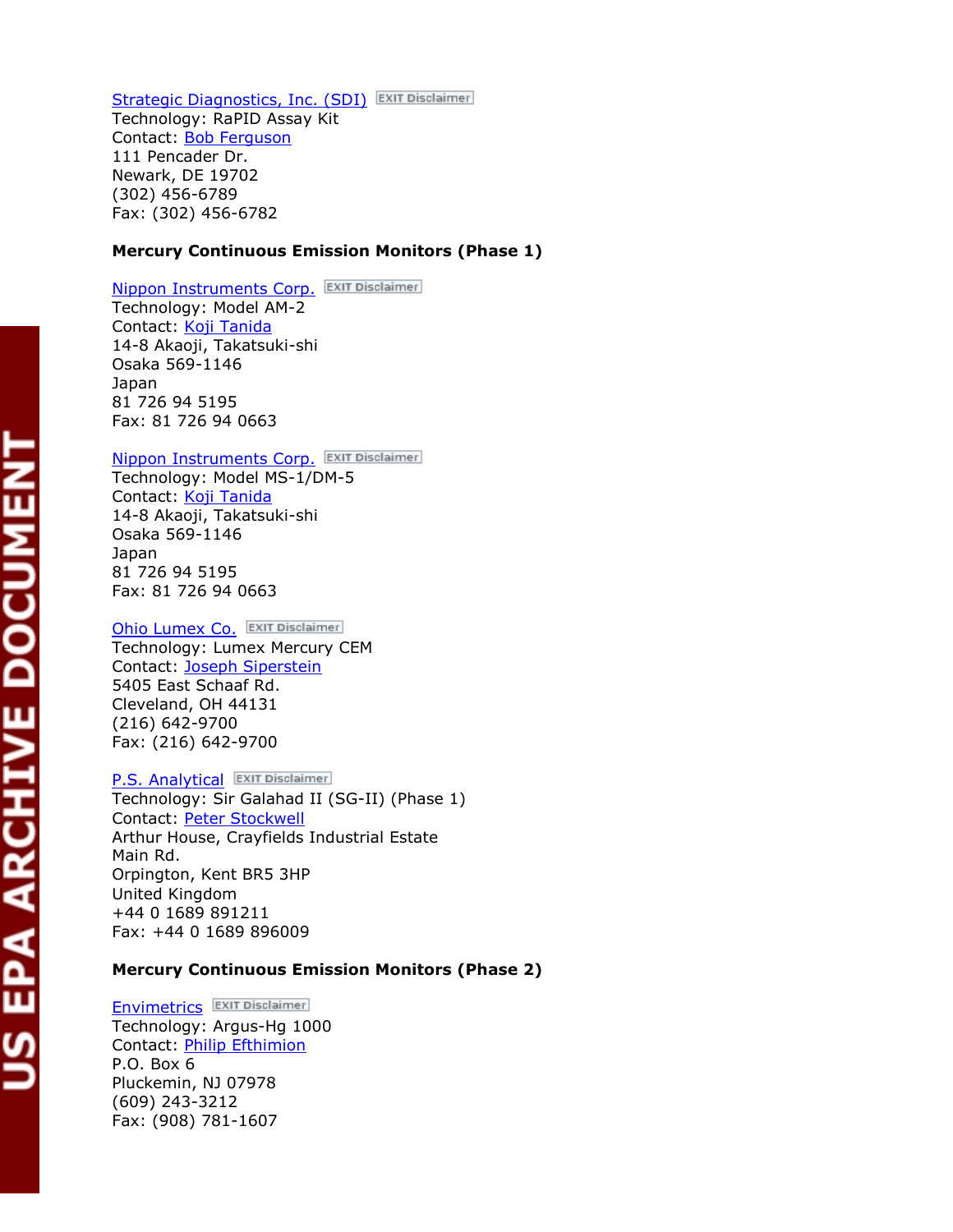### [Nippon Instruments Corp.](http://www.hg-nic.com/english/contact.html)

Technologies: DM-6/DM-6P MS-1/DM-5 Contact: [Koji Tanida](mailto:nic@rigaku.co.jp) 14-8 Akaoji, Takatsuki-shi Osaka 569-1146 Japan 81 726 94 5195 Fax: 81 726 94 0663

## **[Opsis AB](http://www.opsis.se/)** EXIT Disclaimer

Technology: Hg-200 Contact: [Carl Kamme](mailto:info@opsis.se) Box 244 Furulund SE-244 02 Sweden +46 46 72 25 00 Fax: +46 46 72 25 01

## [P.S. Analytical](http://www.psanalytical.com/) EXIT Disclaimer

Technology: Sir Galahad II (Phase 2) Contact: [Peter Stockwell](mailto:pbs@psanalytical.com) Arthur House, Crayfields Industrial Estate Main Rd. Orpington, Kent BR5 3HP United Kingdom +44 0 1689 891211 Fax: +44 0 1689 896009

# **Mercury Emission Monitors (Phase 3)**

## [Apex Instruments, Inc.](http://www.apexinst.com/) EXIT Disclaimer

Technology: Sorbent-Based Mercury Sampling System Contact: [Cody Cress](mailto:ccress@apexinst.com) 204 Technology Park Lane Fuquay-Varina, NC 27526 (919) 557-7300 Fax: (919) 557-7110

# [Environmental Supply Co.](http://www.environsupply.com/) EXIT Disclaimer

Technology: HG-324K System Contact: [David Hendricks](mailto:davidh@environsupply.com) 2142 East Geer St. Durham, NC 27704 (919) 956-9688 Fax: (919) 682-0333

## [Tekran Instruments Corp.](http://www.tekran.com/) EXIT Disclaimer

Technology: Series 3300 Mercury Continuous Emissions Monitoring System Contact: [Mark Calloway](mailto:mcalloway@tekran.com) 230 Tech Center Dr. Knoxville, TN 37912 (865) 688-0688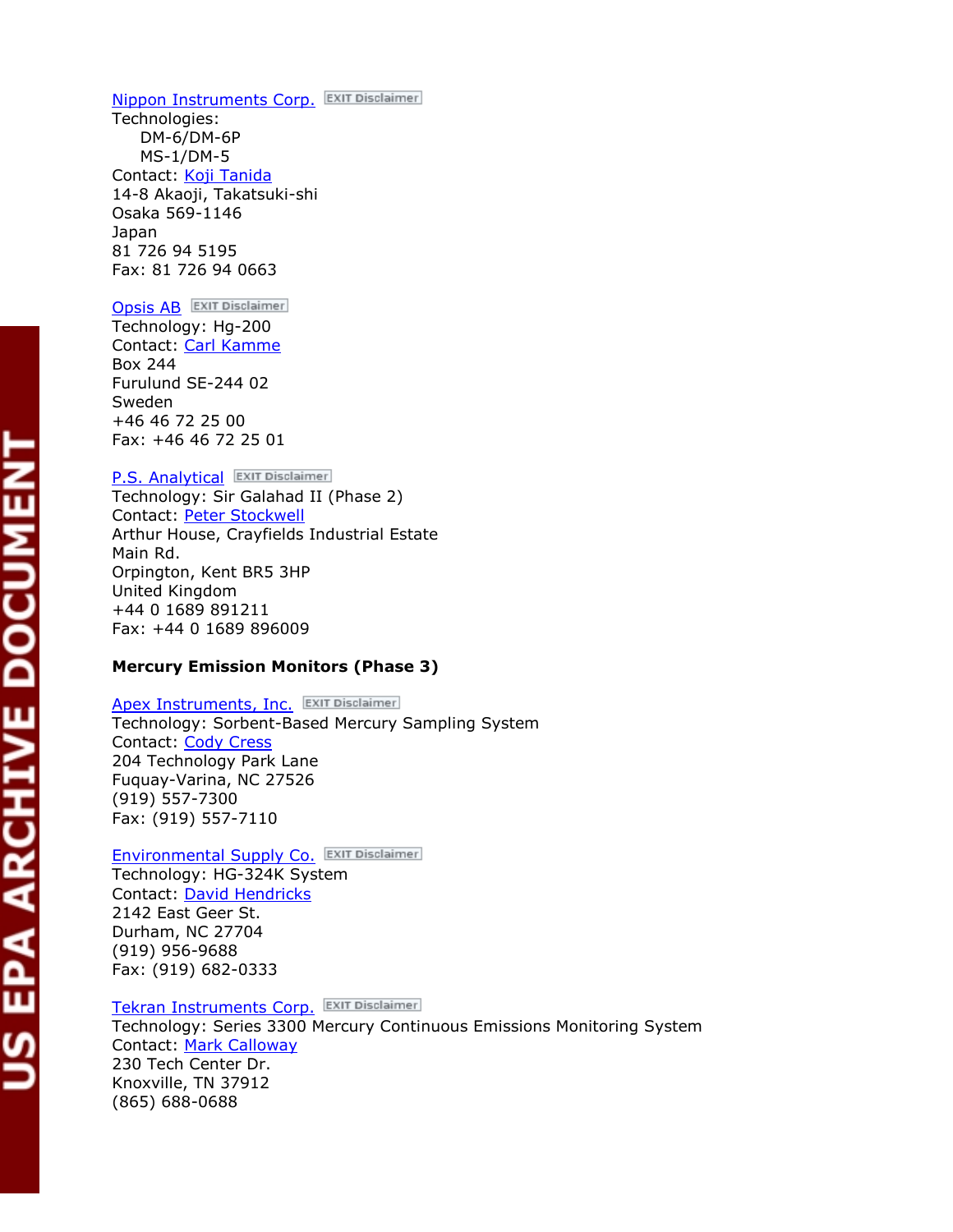[Thermo Electron Corp.](http://www.thermo.com/) EXIT Disclaimer Technology: Thermo Electron Mercury Freedom System Contact: [Mike Nemergut](mailto:michael.nemergut@thermo.com) 81 Wyman St. Waltham, MA 02454 (866) 282-0430, x6850 Fax: (508) 520-0430

## **Multi-Metal Continuous Emission Monitors**

[Cooper Environmental Services,](http://www.cooperenvironmental.com/) LLC (CES) EXIT Disclaimer

Technology: XCEM Multi-Metals Continuous Emission Monitor Contact: [Bruce Johnsen](mailto:JohnsenCES@aol.com) 10180 S.W. Nimbus Ave., Suite J6 Portland, OR 97223 (503) 624-5730 Fax: (503) 624-2120

## **Multi-Parameter Water Quality Probes (Round 1)**

[General Oceanics, Inc.](http://www.generaloceanics.com/) EXIT Disclaimer

Technology: Ocean Seven 316 Contact: [Regis S. Cook](mailto:sales@generaloceanics.com) 1295 N.W. 163rd St. Miami, FL 33169 (305) 621-2882 Fax: (305) 621-1710

[YSI, Inc.](http://www.ysi.com/) EXIT Disclaimer

Technology: 6600 Extended Deployment System (Round 1) Contact: [Gayle Rominger](mailto:environmental@ysi.com) 1700/1725 Brannum Lane P.O. Box 279 Yellow Springs, OH 45387 (800) 765-4974 Fax: (937) 767-1058

# **Multi-Parameter Water Quality Probes (Round 2)**

#### [AANDERAA Instruments, Inc.](http://www.aanderaa.com/) EXIT Disclaimer

Technology: RCM Mk II with Optode 3830 Contact: [Richard Butler](mailto:richard.butler@aanderaa.no) 234 Highland Ave. South Attleboro, MA 02702 (508) 761-8007 Fax: (508) 761-8229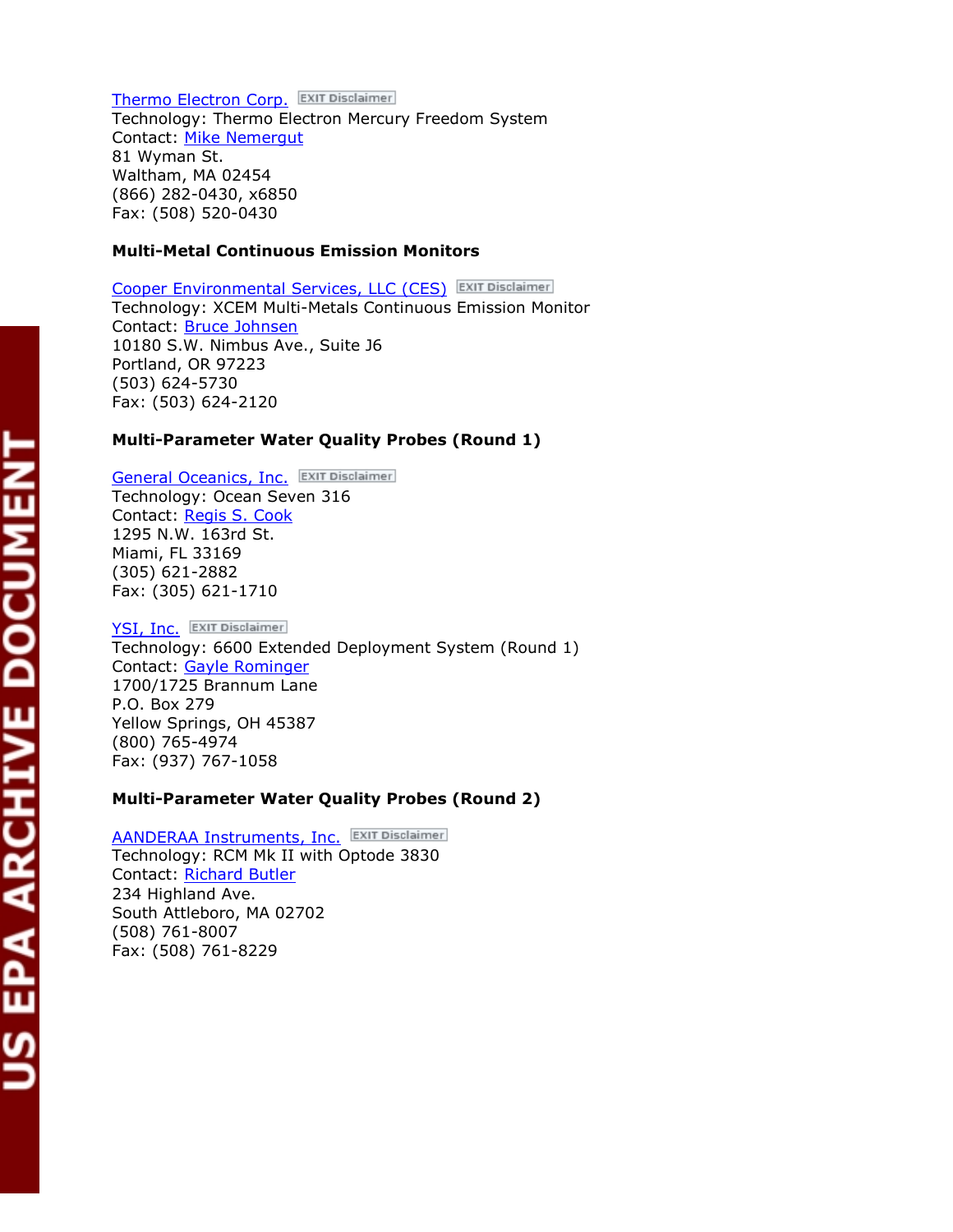[YSI, Inc.](http://www.ysi.com/) EXIT Disclaimer Technology: 6600 Extended Deployment System (Round 2) Contact: [Gayle Rominger](mailto:environmental@ysi.com) 1700/1725 Brannum Lane P.O. Box 279 Yellow Springs, OH 45387 (800) 765-4974 Fax: (937) 767-1058

## **NO/NOx Portable Analyzers (Round 1)**

**[ECOM America,](http://www.ecomusa.com/) Ltd.** EXIT Disclaimer

Technology: A-Plus Portable Emission Analyzer Contact: [Drew Wilson](mailto:ecom@ecomusa.com) 1895 Beaver Ridge Circle, Suite N Norcross, GA 30071 (770) 840-0306 Fax: (770) 840-0270

#### [Energy Efficiency Systems, Inc.](http://www.enerac.com/) EXIT Disclaimer

Technology: Model 3000E Portable Emission Analyzer Contact: [Robert Gasser](mailto:ees@enerac.com) 1300 Shames Dr. Westbury, NY 11590 (516) 997-2100 Fax: (516) 997-2129

#### [Horiba Instruments, Inc.](http://www.horiba.com/) EXIT Disclaimer

Technology: PG-250 Portable Gas Analyzer Contact: [Dave Vojtko](mailto:dave.vojtko@horiba.com) 1002 Harvest Court Moon Township, PA 15108-9015 (724) 457-2424 Fax: (724) 457-2344

### [Testo, Inc.](http://www.testo.us/online/abaxx-?$part=PORTAL.USA.HomeDesk&$event=go-home) EXIT Disclaimer

Technology: Model 350 Portable Emissions Analyzer Contact: [Craig McKim](mailto:info@testo.com) 35 Ironia Rd. Flanders, NJ 07836 (973) 252-1720 Fax: (973) 252-1729

#### **[TSI,](http://www.tsi.com/) Inc.** EXIT Disclaimer

Technology: Combucheck Model 8750 Single Gas Monitor Contact: [Tyler Beck](mailto:particle@tsi.com) 500 Cardigan Rd. Shoreview, MN 55126-3996 (651) 490-2726 Fax: (651) 490-3860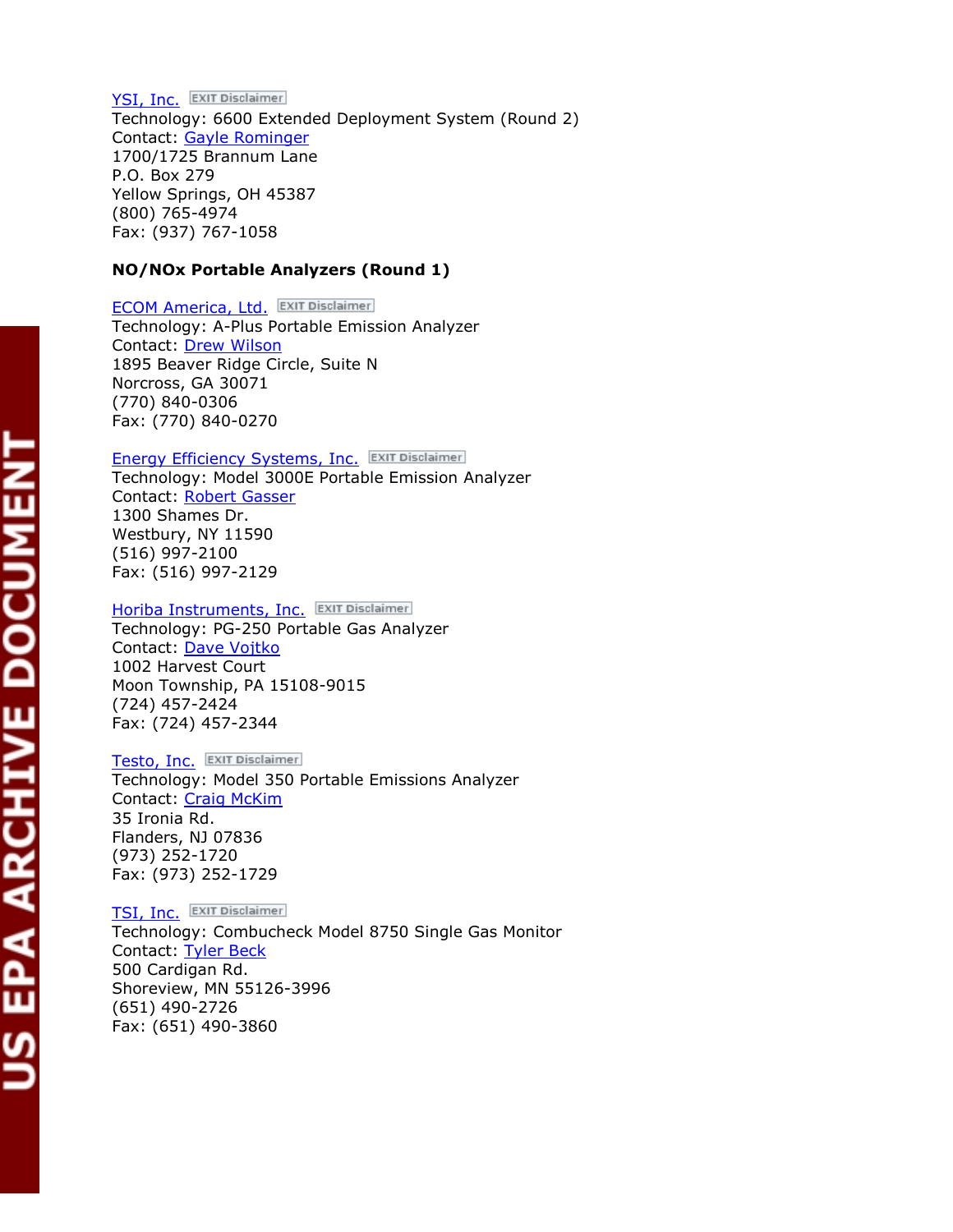# **Nitrogen Oxides (NO/NOx) Portable Analyzers (Round 2)**

## [Bacharach, Inc.](http://www.bacharach-inc.com/) EXIT Disclaimer

Technology: Model ECA 450 Portable Emissions Analyzer Contact: [David D](mailto:daved@bacharach-inc.com)'Amico 625 Alpha Dr. Pittsburgh, PA 15238 (412) 963-2000 Fax: (412) 963-2019

## [COSA Instrument Corp.](http://www.cosa-instrument.com/) EXIT Disclaimer

Technology: 7000 Vario Plus Portable Emissions Analyzer Contact: [Christopher Hales](mailto:cosa@cosaic.com) 55 Oak St. Norwood, NJ 07648 (201) 767-6600 Fax: (201) 767-6804

# **[Land Combustion](http://www.landinst.com/) EXIT Disclaimer**

Technology: LANCOM Series II Portable Emissions Analyzer Contact: [Daniel Menniti](mailto:daniel.menniti@landinstruments.net) 2525 B Pearl Buck Rd. Bristol, PA 19007 (215) 504-8000 Fax: (215) 504-1346

# **Nutrient Monitoring Technologies for Industrial Applications**

## [Shimadzu Scientific Instruments, Inc.](http://www.ssi.shimadzu.com/) EXIT Disclaimer

Technology: TNPC-4110(C) Contact: [Robert Clifford](mailto:RHClifford@SHIMADZU.com) 7102 Riverwood Dr. Columbia, MD 21046 (410) 381-1227 Fax: (410) 381-1222

# [ZAPS Technologies, Inc.](http://www.zapstechnologies.com/) EXIT Disclaimer

Technology: Multi-Parameter Analyzer (MP-1) Contact: [Joe Bussell](mailto:joe@zapstechnologies.com) 131 NW 4th St. P.O. Box 401 Corvallis, OR 97330 (541) 520-2663 Fax: (541) 753-3467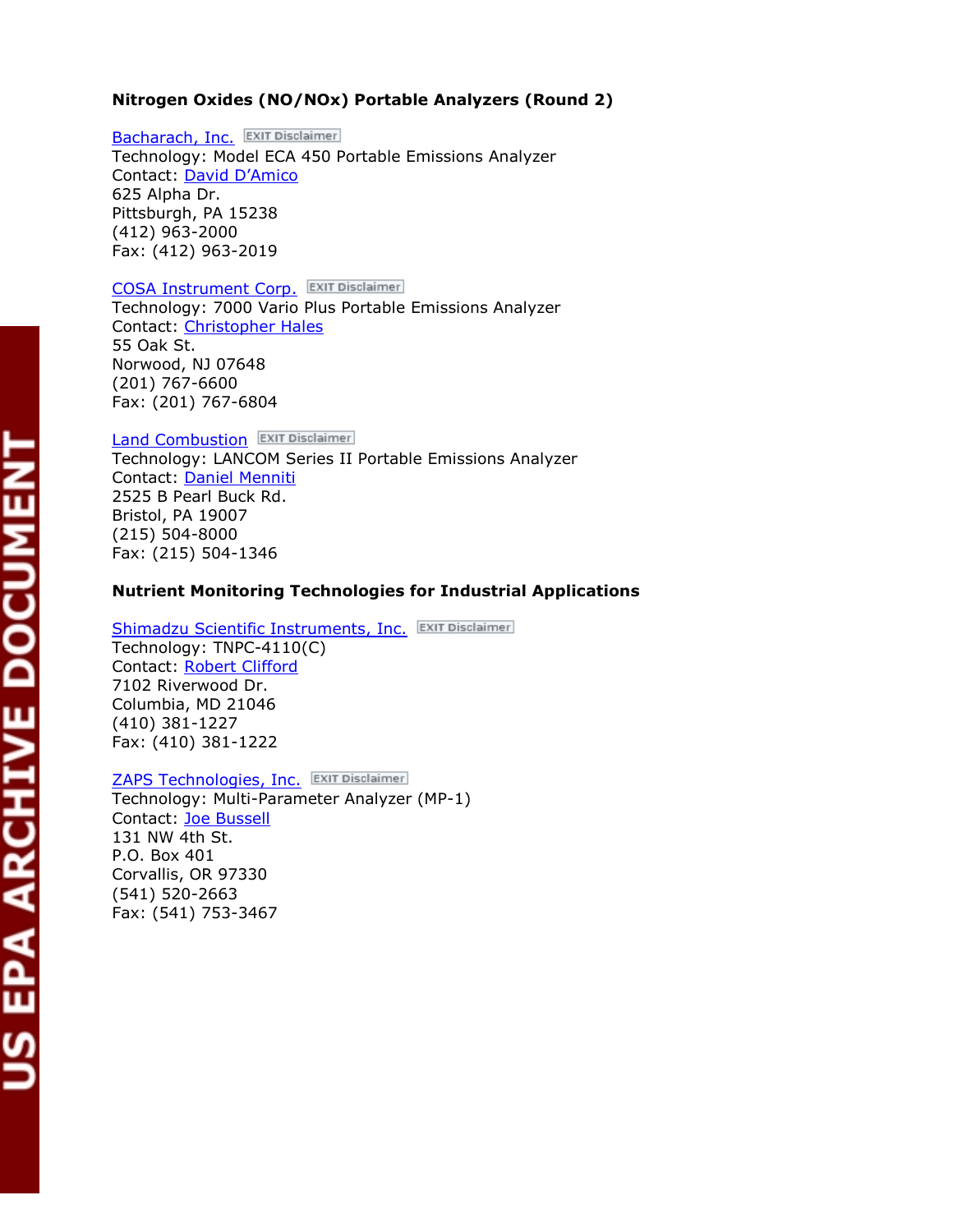## **On-Board Emissions Monitors**

# [Clean Air Technologies International, Inc. \(CATI\)](http://www.cleanairt.com/) EXIT Disclaimer

Technology: REMOTE (Real-World Emissions Monitoring On-Board Testing Equipment) Onboard Emissions Monitor Contact: [Dave Miller](mailto:info@cleanairt.com) 6653 Main St. P.O. Box 314 (14209) Buffalo, NY 14221 (800) 728-9575 Fax: (716) 634-0952

# **Optical Open-Path Monitors (Round 1)**

[AIL Systems, Inc.](http://www.ail.com/) EXIT Disclaimer

Technology: Model RAM 2000 FTIR Open-Path Monitor Contact: [William Walker](mailto:r.kagann@worldnet.att.net) 455 Commack Rd. Deer Park, NY 11729-4591 (516) 595-5200 Fax: (516) 595-5582

# **[Boreal Laser, Inc.](http://www.boreal-laser.com/) EXIT Disclaimer**

Technology: GasFinder 2.0 TDL Open-Path Monitor Contact: [Jim Bauer](mailto:information@boreal-laser.com) #13 51127 RR 255 Spruce Grove, Alberta T7Y 1A8 Canada (780) 987-4382 Fax: (780) 987-2418

## **[OPSIS](http://www.opsis.com/)** EXIT Disclaimer

Technology: Model AR-500 Ultraviolet Open-Path Monitor Contact: [Paul Stenberg](mailto:info@opsis.com) 1165 Linda Vista Dr., Suite 112 San Marcos, CA 92069 (706) 752-3005 Fax: (706) 752-3007

# [Unisearch Associates, Inc.](http://www.unisearch-associates.com/) EXIT Disclaimer

Technology: LasIR TDL Open-Path Monitor Contact: [Gervase MacKay](mailto:gmackay@unisearch-associates.com) 96 Bradwick Dr. Concord, Ontario L4K 1K8 Canada (905) 669-3547 Fax: (905) 669-8652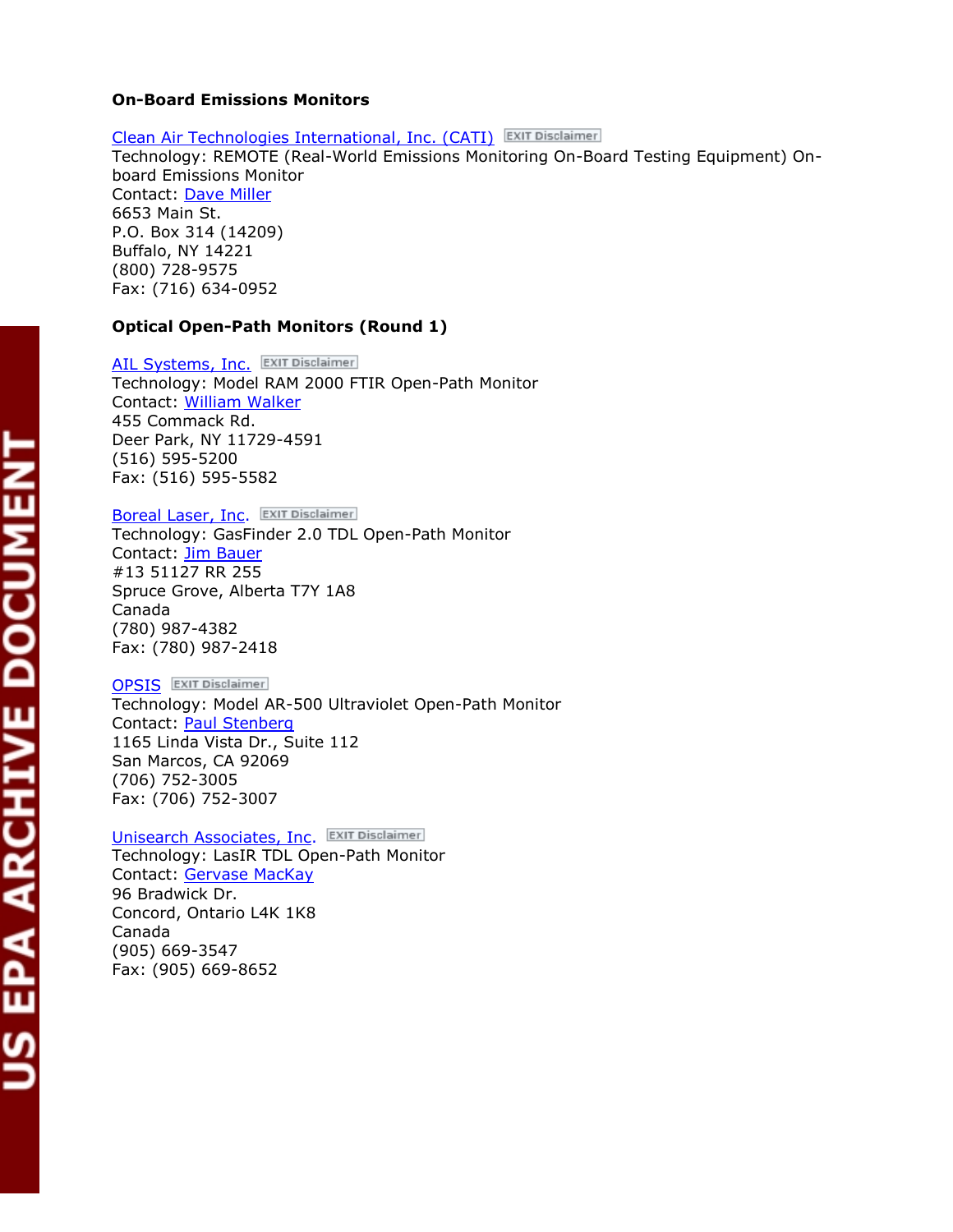# **Optical Open-Path Monitors (Round 2)**

[Spectrex, Inc.](http://www.spectrex-inc.com/) EXIT Disclaimer

Technologies: SafEye 227 Infrared Open-Path Monitor SafEye 420 Ultraviolet Open-Path Monitor Contact: [Eric Zinn](mailto:spectrex@spectrex-inc.com) 218 Little Falls Rd. Cedar Grove, NJ 07009 (973) 239-8398 Fax: (973) 239-7614

## **Personal Cascade Impactor Samplers**

[SKC, Inc.](http://www.skcinc.com/) EXIT Disclaimer Technology: Sioutas.pdfal Cascade Impactor Sampler with Leland Legacy Pump Contact: [Deborah Dietrich](mailto:skcdebbie@aol.com) 863 Valley View Rd. Eighty Four, PA 15330 (724) 941-9701 Fax: (724) 941-1369

# **Portable Multi-Gas Emissions Analyzers (Round 1)**

[Testo, Inc.](http://www.testo.us/online/abaxx-?$part=PORTAL.USA.HomeDesk&$event=go-home) EXIT Disclaimer

Technology: Model 350 Portable Multigas Emission Analyzer Contact: [Craig McKim](mailto:info@testo.com) 35 Ironia Rd. Flanders, NJ 07836 (973) 252-1720 Fax: (973) 252-1729

# **Portable Water Analyzers/Test Kits (Nitrate/Nitrite)**

[Nitrate Elimination Co., Inc. \(NECi\)](http://www.nitrate.com/)

Technology: F-NTK Contact: [Ellen Campbell](mailto:ellenr@nitrate.com) 334 Hecla St. Lake Linden, MI 49945 (906) 296-1000 Fax: (906) 296-8003

# **Turbidimeters (Round 1)**

## [Endress+Hauser](http://www.us.endress.com/) EXIT Disclaimer

Technology: CUS 31-W On-Line Turbidimeter Contact: [Hermann Straub](mailto:Hermann.Straub@conducta.endress.com) Postfach 1001 54 Gerlingen D-70826 Germany 49 7156 20917 Fax: 49 7156 20922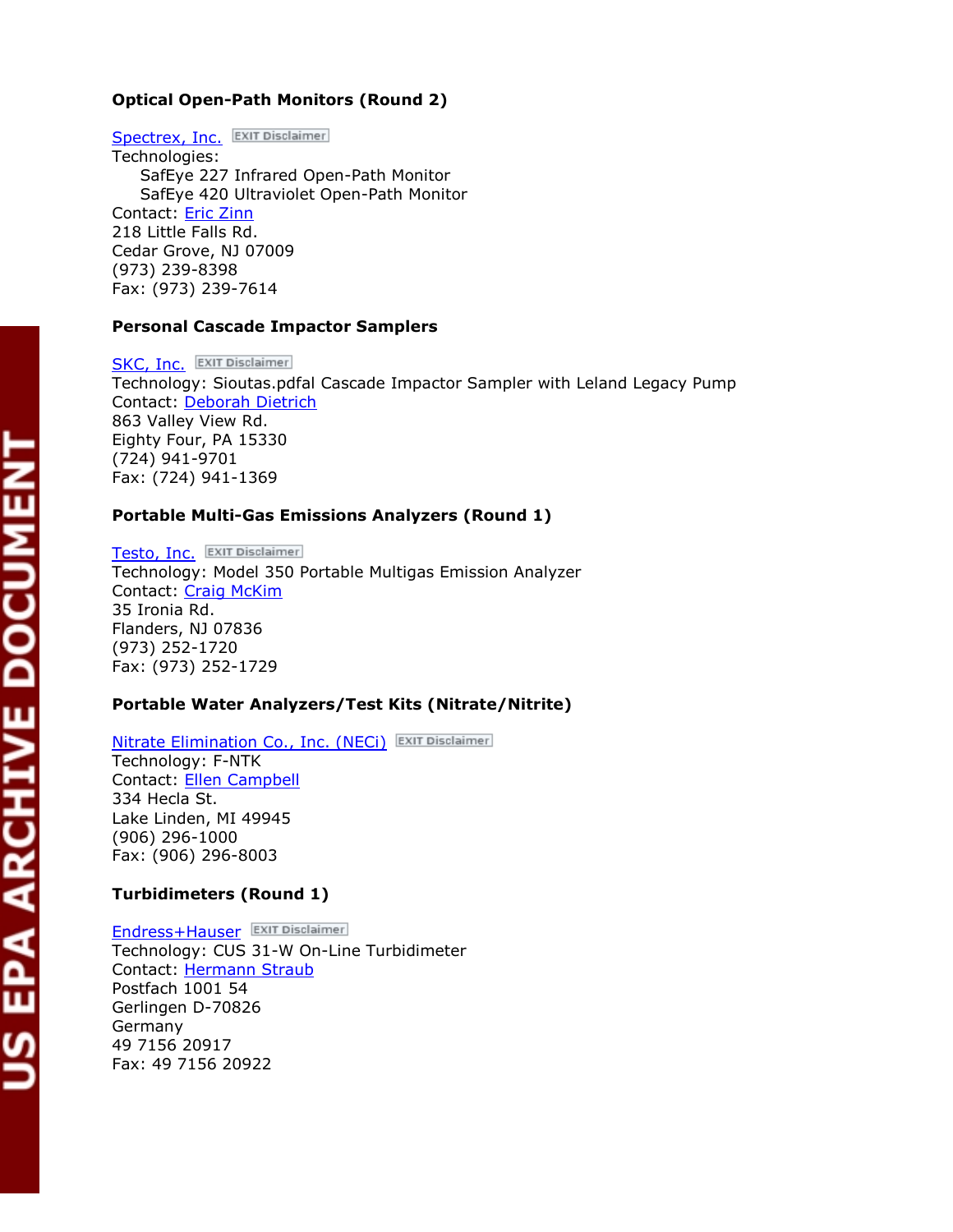[Monitek Technologies, Inc.](http://www.monitek.com/) EXIT Disclaimer Technology: TST-SC On-Line Turbidimeter Contact: [Chris Williams](mailto:sales@monitek.com) 1495 Zephyr Ave. Hayward, CA 94544 (925) 243-0052 Fax: (510) 471-8647

#### [Sigrist-Photometer AG](http://www.photometer.com/en/) EXIT Disclaimer

Technology: WTM500 On-Line Turbidimeter Contact: [TJ Medland](mailto:sales@photometer.com) 39 Brownsville Court P.O. Box 26 Schomberg, Ontario Canada (905) 939-0555 Fax: (905) 939-0550

### **Turbidimeters (Round 2)**

#### **[ABB Instrumentation](http://www.abb.com/) EXIT Disclaimer**

Technology: Series 4670 Contact: [Beth Ann Schlitt](mailto:beth.schlitt@us.abb.com) 200 West 22nd St. Lombard, IL 60148 (630) 317-6356 Fax: (630) 317-6397

#### **Water**

#### **Enzymatic Test Kits**

#### [Abraxis](http://www.abraxiskits.com/) EXIT Disclaimer

Technology: Organophosphate/Carbamate Screen Kit Contact: [Fernando Rubio](mailto:frubio@abraxiskits.com) 54 Steamwhistle Dr. Warminster, PA 18974 (215) 357-3911 Fax: (215) 357-5232

## **[AquaSurvey, Inc.](http://www.aquasurvey.com/) EXIT Disclaimer**

Technology: Neuro-IQ Tox Test Kit (TM) Contact: [Ken Hayes](mailto:hayes@aquasurvey.com) 469 Point Breeze Rd. P.O. Box 72 Flemington, NJ 08822 (908) 788-8700 Fax: (908) 788-9165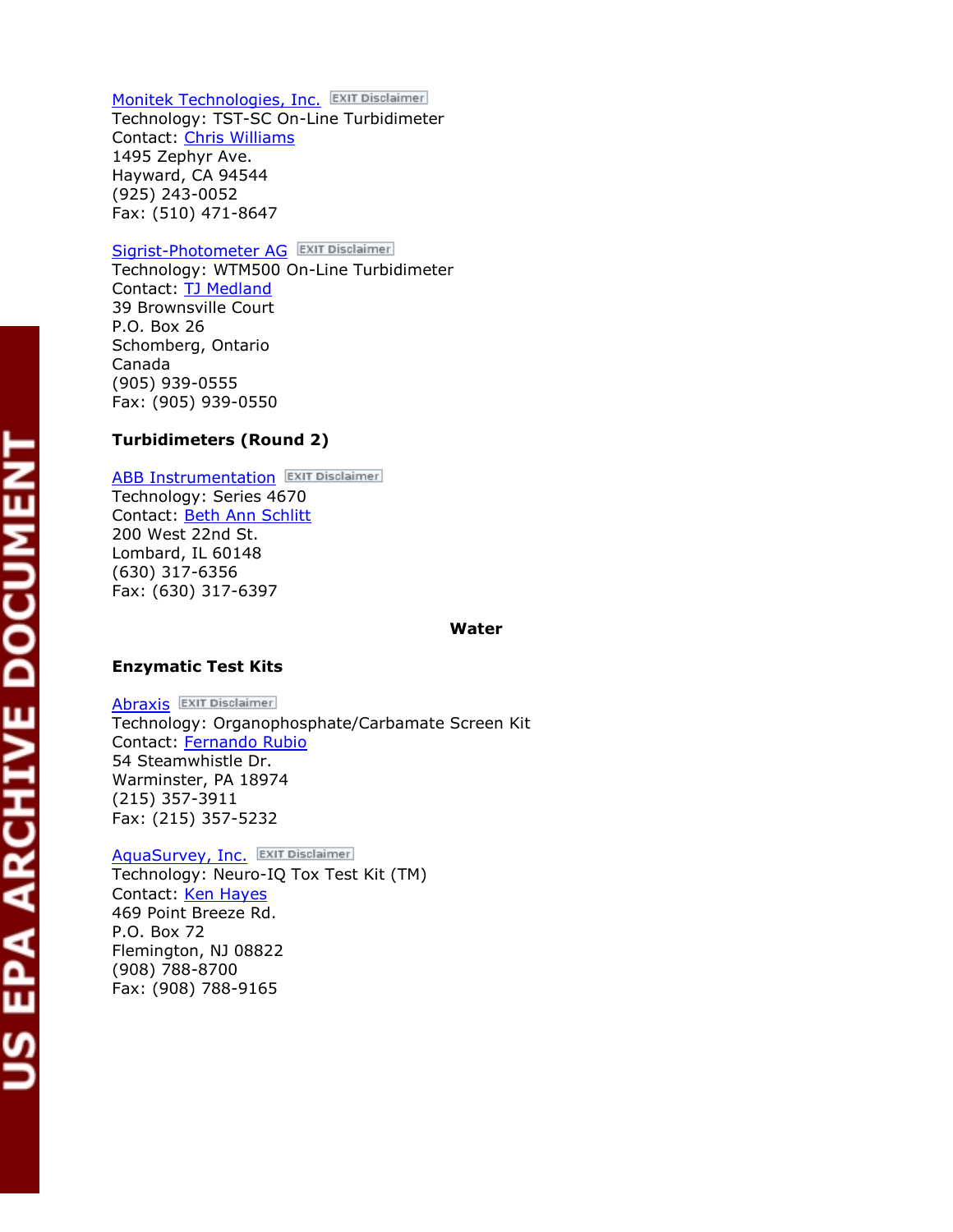[Protein-Biosensor](http://www.protein-biosensor.com/) EXIT Disclaimer Technology: OP-Stick Sensor Contact: [Tristan Ruysschaert](mailto:tristan@protein-biosensor.com) IPBS-CNRS, 205 rte de Narbonne 31077 Toulouse cedex France 33(0) 561 175 837 Fax: 33(0) 561 175 994

### **[Severn Trent Services](http://www.severntrentservices.com/)** EXIT Disclaimer

Technology: Eclox-Pesticide Strips Contact: [James Blundi](mailto:jblundi@severntrentservices.com) 3000 Advance Lane Colmar, PA 18915 (215) 997-4025 Fax: (215) 997-4062

## **Immunoassay Test Kits for Biotoxins (Round 1)**

[ADVNT Biotechnologies](http://www.baddbox.com/) EXIT Disclaimer

Technology: BADD Test Strips Contact: [Dan Faubion](mailto:danf@osborn-scientific.com) P.O. Box 870 1920 West Commerce Dr. Lakeside, AZ 85929 (928) 368-2804 Fax: (928) 368-2808

#### [Response Biomedical Corp.](http://www.responsebio.com/) EXIT Disclaimer

Technology: RAMP Test Cartridges Contact: [Joanne Stephenson](mailto:jstephenson@responsebio.com) 8081 Lougheed Highway Burnaby, British Columbia V5A 1W9 Canada (604) 681-4101 Fax: (604) 412-9830

#### [Tetracore, Inc.](http://www.tetracore.com/) EXIT Disclaimer

Technology: BioThreat Alert Test Strips Technology: Enzyme-Linked Immunosorbent Assay (ELISA) Contact: [Tom O](mailto:tobrien@tetracore.com)'Brien 11 Firstfield Rd., Suite C Gaithersburg, MD 20878 (301) 258-7553 Fax: (301) 258-9740

## **Immunoassay Test Kits for Biotoxins (Round 2)**

#### [BioVeris Corp.](http://www.bioveris.com/) EXIT Disclaimer

Technology: BioVerify Botulinum Toxin A and Ricin Test Kits and M-SERIES M1M Analyzer Contact: [Jill White](mailto:jwhite@BioVeris.com) 16020 Industrial Dr. Gaithersburg, MD 20877 (301) 869-9800, x1054 Fax: (301) 230-0158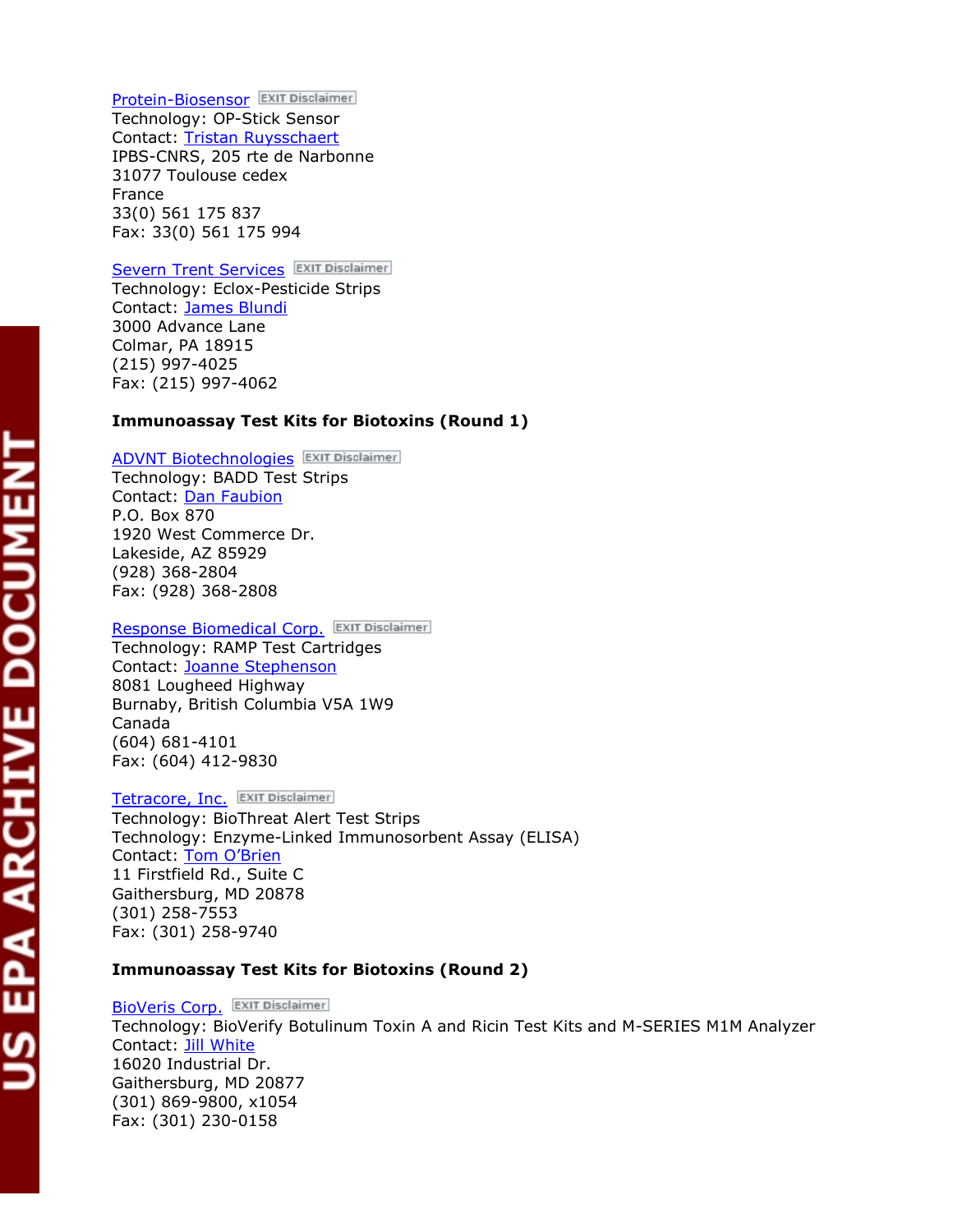[PharmaLeads](http://www.pharmaleads.com/) EXIT Disclaimer Technology: EzyBot A and EzyBot B Test Kits Contact: [Thierry Bourbie](mailto:thierry.bourbie@pharmaleads.com) 70 rue Cortambert 75016 Paris France +33 6 07 47 95 21

## **[QTL Biosystems, LLC](http://www.qtlbio.com/) EXIT Disclaimer**

Technology: QTL Biosensor Contact: [Tom Buscher](mailto:TBuscher@qtlbio.com) 2778 Agua Fria St. Santa Fe, NM 87507 (505) 660-3810 Fax: (505) 424-8679

## **Mobile Mass Spectrometers**

[Constellation Technology](http://www.contech.com/) Corp.

Technology: CT-1128 Portable Gas Chromatograph-Mass Spectrometer (GC-MS) Contact: [John Hintenach](mailto:hintenach@contech.com) 7887 Bryan Dairy Rd., Suite 100 Largo, FL 33777 (727) 547-0600, x6151 Fax: (727) 545-6150

# **Multi-Parameter Water Monitors for Distribution Systems**

### [Analytical Technology, Inc. \(ATI\)](http://www.analyticaltechnology.com/) EXIT Disclaimer

Technology: Q45WQ Series Contact: [John Becker](mailto:jbecker@analyticaltechnology.com) 6 Iron Bridge Dr. Collegeville, PA 19426 (610) 917-0991 Fax: (610) 917-0992

## [Clarion Sensing Systems, Inc.](http://www.clarionsensing.com/) EXIT Disclaimer

Technology: Sentinal 500 Series Contact: [Martin Harmless](mailto:clarionsystems@earthlink.net3) 3901 W. 30th St. Indianapolis, IN 46222 (317) 295-1433 Fax: (317) 295-1436

#### **[Hach Company](http://www.hach.com/) EXIT Disclaimer**

Technology: Water Distribution Monitoring Panel and Event Monitor Trigger System Contact: [Dan Kroll](mailto:dkroll@hach.com) 5600 Lindbergh Dr. P.O. Box 389 (80538) Loveland, CO 80538-8998 (970) 669-3050 Fax: (970) 669-2932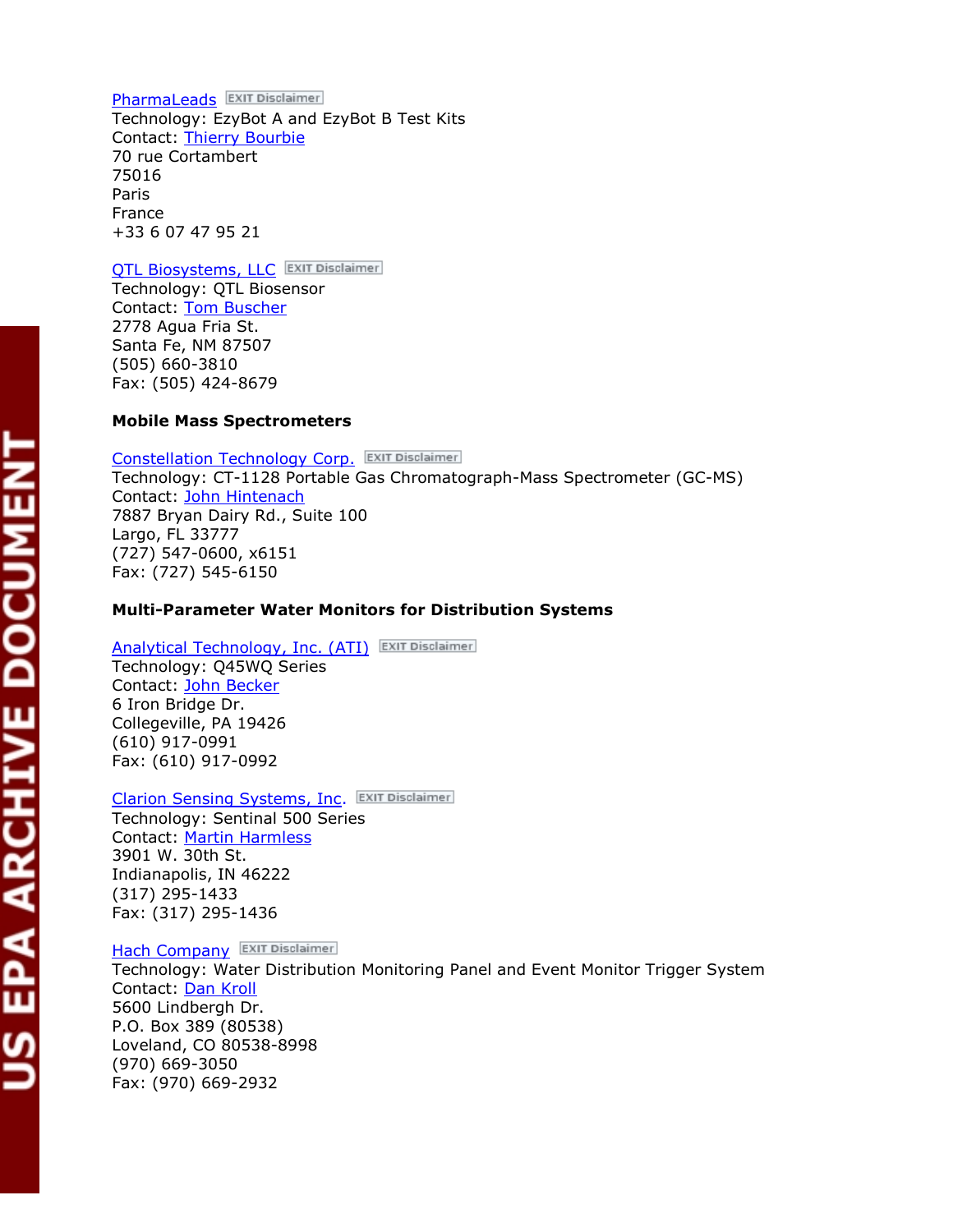[Man-Tech Associates, Inc.](http://www.mantech-inc.com/) EXIT Disclaimer Technology: TitraSip SA Contact: [Robert Menegotto](mailto:rmenegotto@mantech-inc.com) 600 Main St. Tonawanda, NY 14150-3723 (519) 763-2145 Fax: (519) 763-9995

[Rosemount Analytical](http://www.emersonprocess.com/raihome/) EXIT Disclaimer

Technology: Model WQS Contact: [Richard Baril](mailto:Richard.Baril@EmersonProcess.com) 2400 Barranca Parkway Irvine, CA 92606 (949) 757-8500 Fax: (949) 863-9159

## **Portable Cyanide Analyzers (Round 1)**

[CHEMetrics, Inc.](http://www.chemetrics.com/) EXIT Disclaimer Technology: VVR V-1000 Multi-Analyte Photometer with the V-3803 Cyanide Module Contact: [Joanne Carpenter](mailto:technical@chemetrics.com) 4295 Catlett Rd. Calverton, VA 20138 (800) 356-3072 Fax: (540) 788-4856

[LaMotte Co.](http://www.lamotte.com/) EXIT Disclaimer Technology: 1919 SMART 2 Colorimeter with the 3660-SC Reagent System Contact: [Jim Eagan](mailto:tech@lamotte.com) 802 Washington Ave. P.O. Box 329 Chestertown, MD 21620 (410) 778-3100 Fax: (410) 778-6394

#### [Orbeco-Hellige](http://www.orbeco.com/) EXIT Disclaimer

Technology: Mini-Analyst Model 942-032 Contact: John Esposito 185 Marine St. Farmingdale, NY 11735 (631) 293-4110 Fax: (631) 293-8258

#### [Thermo Orion](http://www.thermo.com/) **EXIT Disclaimer**

Technology: AQUAfast IV AQ4000 with AQ4006 Cyanide Reagents Technology: Model 9606 Cyanide Electrode with Model 290 A+ Ion Selective Electrode Meter Contact: [Steve West](mailto:xiaowen.wen@thermo.com) 500 Cummings Center Beverly, MA 01915 (561) 688-8700 Fax: (978) 232-6038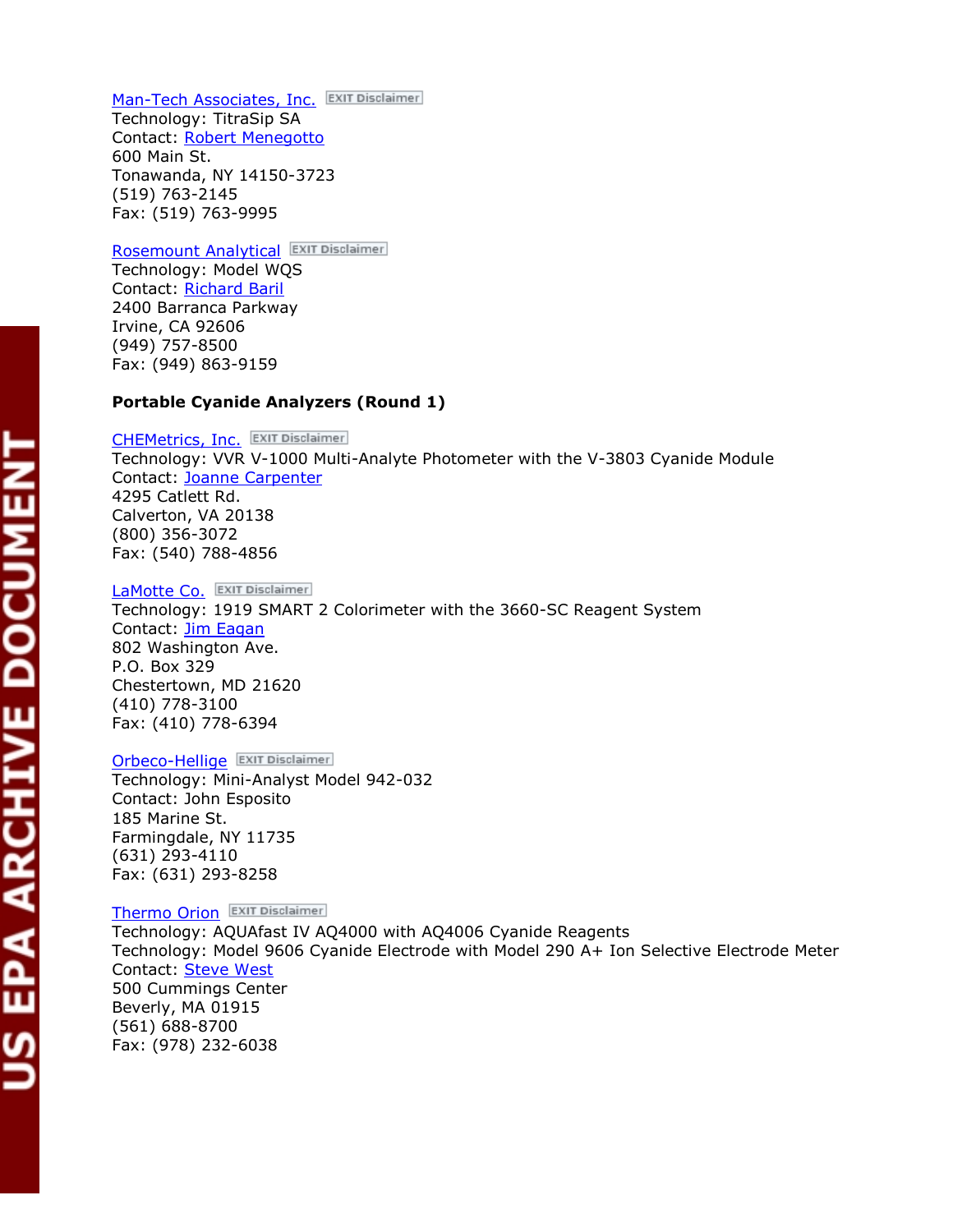#### **[WTW Measurement Systems](http://www.wtw.com/us/32.htm)** EXIT Disclaimer

Technology: Cyanide Electrode CN 501 with Reference Electrode R503D, and Ion Pocket Meter 340i Contact: [John Murray](mailto:info@wtw-inc.com) 3170 Metro Parkway Fort Myers, FL 33916 (239) 337-7122 Fax: (239) 337-2045

# **Portable Cyanide Analyzers (Round 2)**

[Industrial Test Systems, Inc.](http://www.sensafe.com/)

Technology: Cyanide ReagentStrip Test Kit Contact: [Howard Ray](mailto:its@cetlink.com) 1875 Langston St. Rock Hill, SC 29730 (803) 329-9712 Fax: (803) 329-9743

# **Rapid Polymerase Chain Reaction Technologies**

## **[Applied Biosystems](http://www.appliedbiosystems.com/)** EXIT Disclaimer

Technology: TaqMan E. coli 0157:H7 Detection System Contact: [Jonas Ruiz](mailto:ruizje@appliedbiosystems.com) 850 Lincoln Centre Dr. Foster City, CA 94404 (650) 638-6995 Fax: (650) 638-6393

# [Idaho Technology, Inc.](http://www.idahotech.com/) EXIT Disclaimer

Technology: R.A.P.I.D. System Contact: [Matt Scullion](mailto:matts@idahotech.com) 390 Wakara Way Salt Lake City, UT 84108 (801) 736-6354 Fax: (801) 588-0507

## [Invitrogen Corp.](http://www.invitrogen.com/content.cfm?pageid=1) EXIT Disclaimer

Technology: PathAlert Detection Kit Contact: [Willem Folkerts](mailto:willem.folkerts@invitrogen.com) 7335 Executive Way Frederick, MD 21704 (240) 379-4209

# **Rapid Toxicity Testing Systems (Round 1)**

# **[AquaSurvey, Inc.](http://www.aquasurvey.com/) EXIT Disclaimer**

Technology: IQ Toxicity Test Contact: [Ken Hayes](mailto:hayes@aquasurvey.com) 469 Point Breeze Rd. P.O. Box 72 Flemington, NJ 08822 (908) 788-8700 Fax: (908) 788-9165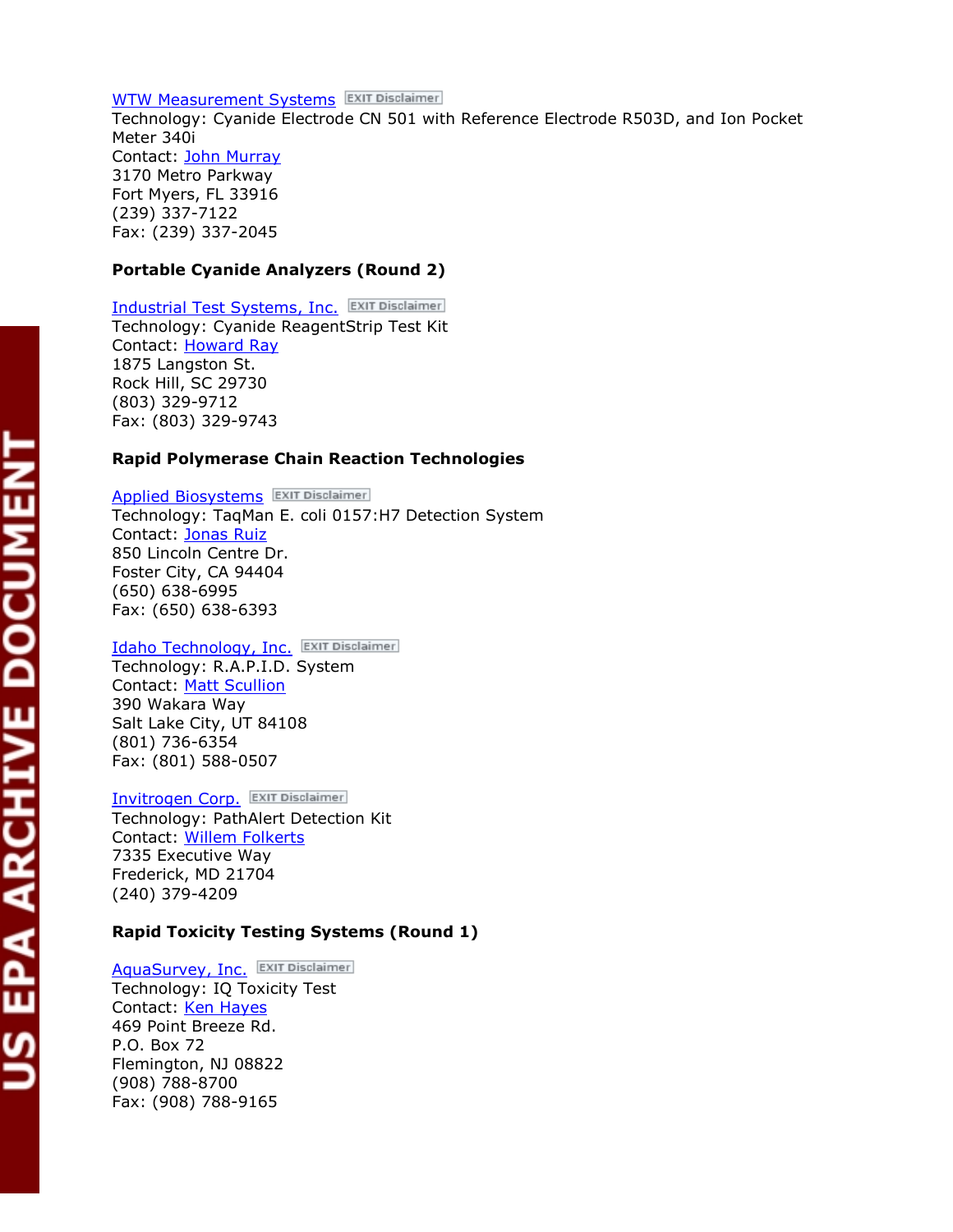# [CheckLight, Ltd.](http://www.checklight.co.il/) EXIT Disclaimer

Technology: ToxScreen-II Contact: [Nirit Ulitzur](mailto:info@checklight.co.il) Kolner Strasse 6 P.O. Box 72 Qiryat Tiv'on 36000 Israel (972) 4 9930530 Fax: (972) 4 9533176

#### [Hach Co.](http://www.hach.com/) EXIT Disclaimer

Technology: ToxTrak Contact: [Dan Kroll](mailto:dkroll@hach.com) 5600 Lindbergh Dr. P.O. Box 389 (80538) Loveland, CO 80538-8998 (970) 669-3050 Fax: (970) 669-2932

### **[Hidex Oy](http://www.hidex.com/) EXIT Disclaimer**

Technology: BioTox Contact: [Risto Juvonen](mailto:risto.juvonen@hidex.com) Mustionkatu 2 Turku FIN-20750 Finland +358 2 275 0557 Fax: +358 2 241 0075

## [InterLab Supply, Ltd.](http://www.interlabsupply.com/) EXIT Disclaimer

Technology: POLYTOX Contact: [Peter Perez](mailto:pete@interlabsupply.com) 9200 New Trails Dr. The Woodlands, TX 77381 (888) 876-2844 Fax: (281) 298-9411

# **[Severn Trent Services](http://www.severntrentservices.com/)** EXIT Disclaimer

Technology: Eclox Contact: [Frank Kaiser](mailto:fkaiser@severntrentservices.com) 3000 Advance Lane Colmar, PA 18915 (215) 997-4000 Fax: (215) 997-4062

## [Strategic Diagnostics, Inc. \(SDI\)](http://www.sdix.com/) EXIT Disclaimer

Technologies: Deltatox Microtox Contact: [Jason Ambrosius](mailto:jambrosius@sdix.com) 111 Pencader Dr. Newark, DE 19702 (302) 456-6789 Fax: (302) 456-6782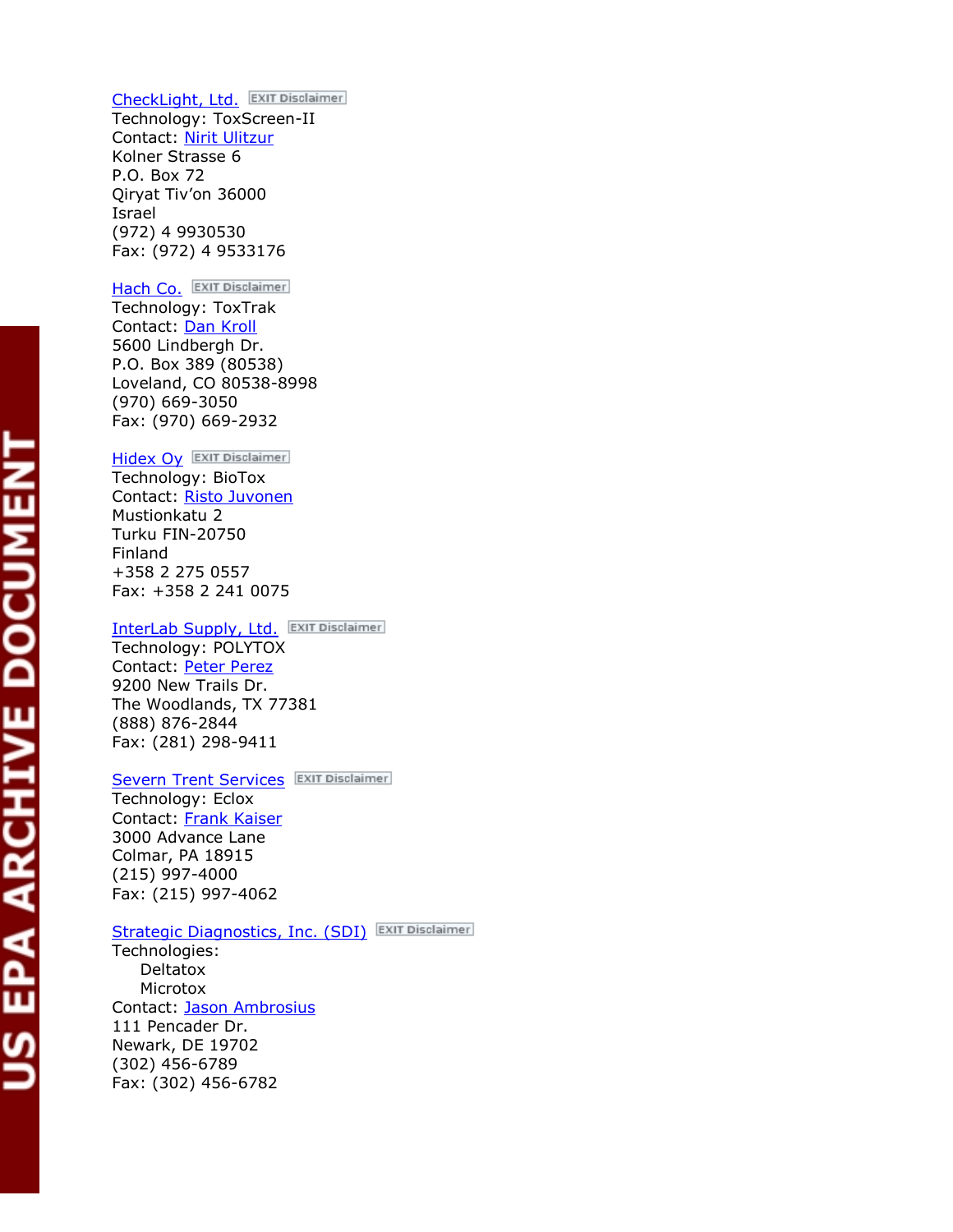# **Rapid Toxicity Testing Systems (Round 2)**

## [Abraxis](http://www.abraxiskits.com/) EXIT Disclaimer

Technology: AbraTox Kit Contact: [Fernando Rubio](mailto:frubio@abraxiskits.com) 54 Steamwhistle Dr. Warminster, PA 18974 (215) 357-3911 Fax: (215) 357-5232

### [AquaSurvey, Inc.](http://www.aquasurvey.com/) EXIT Disclaimer

Technology: Chem-IQ Tox Contact: [Ken Hayes](mailto:hayes@aquasurvey.com) 469 Point Breeze Rd. P.O. Box 72 Flemington, NJ 08822 (908) 788-8700 Fax: (908) 788-9165

### [CheckLight, Ltd.](http://www.checklight.co.il/) EXIT Disclaimer

Technology: ToxScreen-II Contact: [Nirit Ulitzur](mailto:info@checklight.co.il) Kolner Strasse 6 P.O. Box 72 Qiryat Tiv'on 36000 Israel (972) 4 9930530 Fax: (972) 4 9533176

## [Environmental Bio-Detection Products, Inc. \(EBPI\)](http://www.ebpi-kits.com/)

Technology: Toxi-Chromotest Contact: [Don Lush](mailto:lush@ca.inter.net) 4 Abacus Rd. Brampton, Ontario L6T5B7 Canada (800) 361-2325, x228 Fax: (905) 794-2338

## Lab Bell, Inc. EXIT Disclaimer

Technologies: LuminoTox PECs LuminoTox SAPS Contact: [Francois Bellemare](mailto:fbellemare@lab-bell.com) 2263 Avenue du College Shawinigan, Quebec G9N 6V8 Canada (819) 539-8508, x107 Fax: (819) 539-8880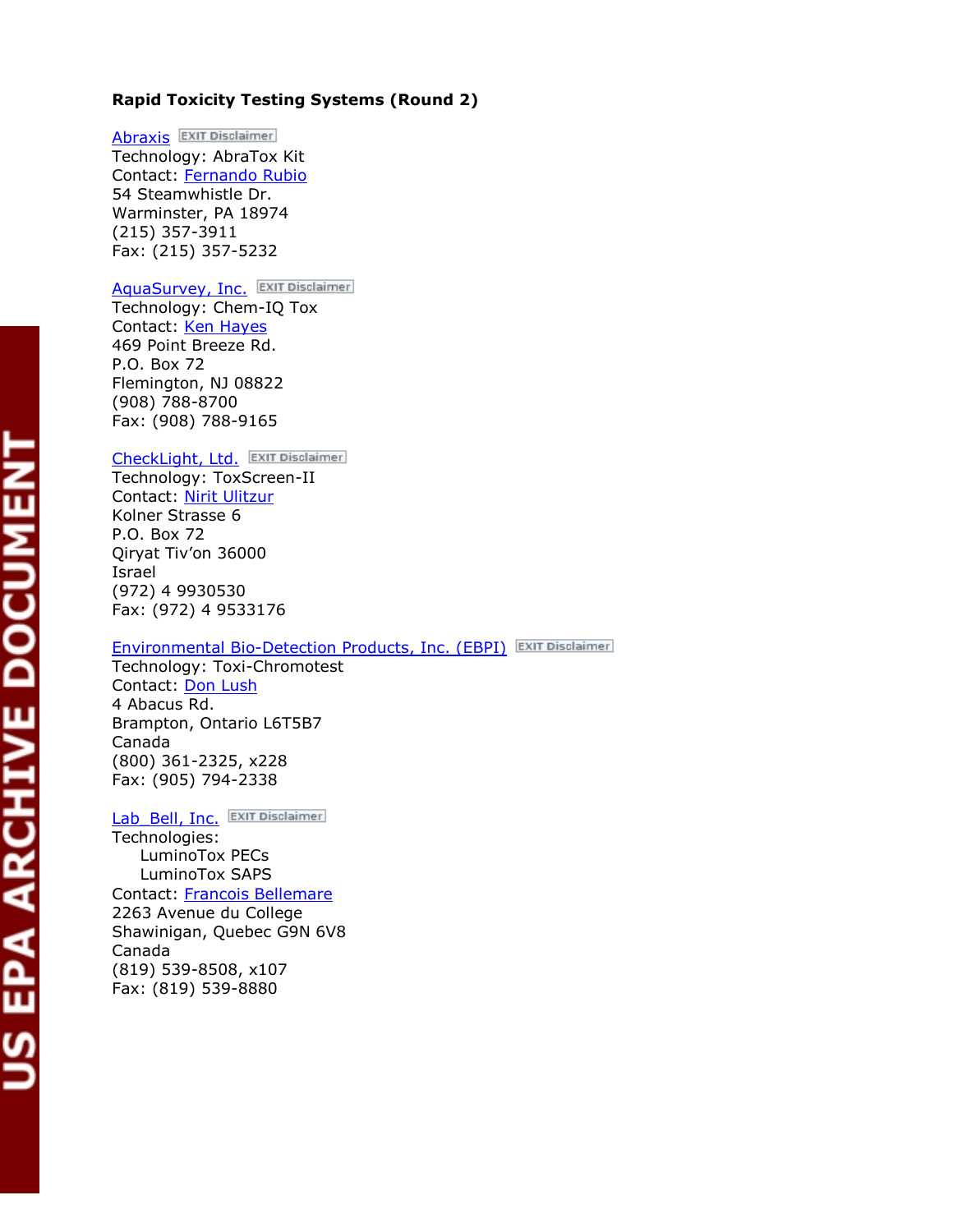[Strategic Diagnostics, Inc. \(SDI\)](http://www.sdix.com/) EXIT Disclaimer Technology: RAPIDTOXKIT Contact: [Jason Ambrosius](mailto:jambrosius@sdix.com) 111 Pencader Dr. Newark, DE 19702 (302) 456-6789 Fax: (302) 456-6782

## **Soils, Surfaces, and Site Characterization**

### **Decision Support Software**

[C Tech Development Corp.](http://www.ctech.com/) EXIT Disclaimer

Technology: Environmental Visualization System Pro (EVS-PRO) Contact: [Reed Copsey](mailto:reed@ctech.com) 16091 Santa Barbara Lane Huntington Beach, CA 92649 (714) 840-7444 Fax: (714) 840-9255

### [DecisionFX, Inc.](http://www.decisionfx.com/) EXIT Disclaimer

Technologies: GroundwaterFX SamplingFX Contact: [Bob Knowlton](mailto:info@decisionfx.com) 310 Country Lane Bosque Farms, NM 87068 (505) 869-0057 Fax: (505) 869-9097

Environmental Software Technology: SitePro Version 3.0 Contact: Charlie Perrell 17011 Beach Blvd., Suite 900 Huntington Beach, CA 92647 (714) 379-7000 Fax: (714) 379-7001

#### [Environmental Systems Research Institute \(ESRI\)](http://www.esri.com/)

Technology: ArcView GIS Version 3.1 Using ArcView Spatial Analyst and ArcView 3D Analyst **Extensions** Contact: Jennifer Harar 8620 Westwood Center Dr. Vienna, VA 22182 (703) 506-9515, x8055 Fax: (703) 506-9514

## [University of Tennessee \(UT\) Research Foundation](http://utrf.tennessee.edu/) EXIT Disclaimer

Technology: Spatial Analysis and Decision Assistance (SADA) Contact: [Robert Stewart](mailto:u74@ornl.gov) 1060 Commerce Park Dr. Oak Ridge, TN 37830 (423) 241-5741 Fax: (423) 241-4283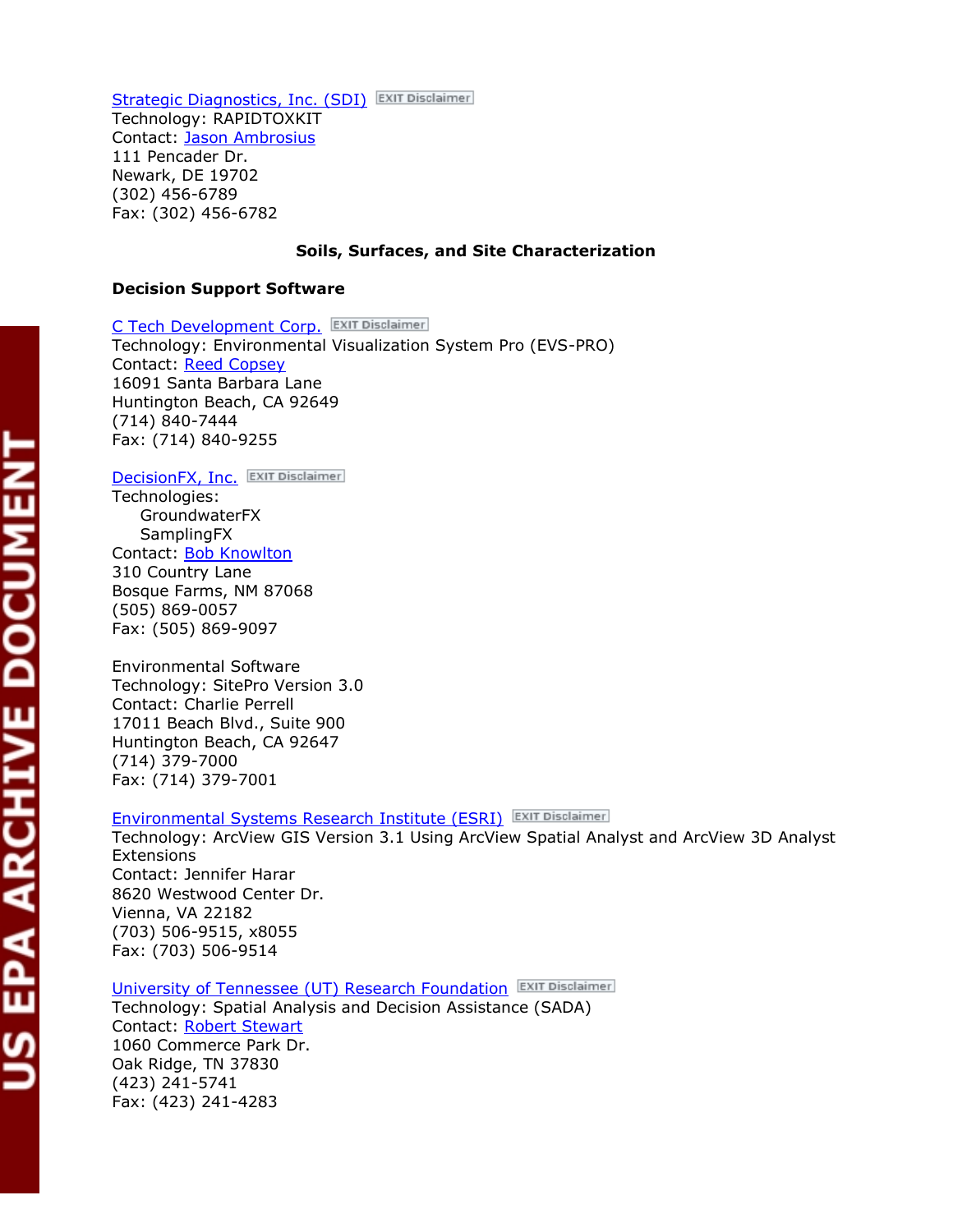# **Field Explosives Detection Technologies**

Barringer Instruments, Inc. Technology: GC-IONSCAN Contact: [John Avolio](mailto:javolio@bii.barringer.com) 30 Technology Dr. Warren, NJ 07059 (908) 222-9100, x3003 Fax: (908) 222-1557

## [Research International, Inc.](http://www.resrchintl.com/) EXIT Disclaimer

Technology: FAST 2000 Contact: [Elric Saaski](mailto:info@resrchintl.com) 17161 Beaton Rd. Monroe, WA 98272-1034 (360) 805-4930 Fax: (360) 863-0439

## [SRI Instruments](http://www.srigc.com/) EXIT Disclaimer

Technology: Model 8610C Gas Chromatograph/Thermionic Ionization Detection Contact: [Hugh Goldsmith](mailto:hagoldsmith@earthlink.com) 20720 Earl St. Torrance, CA 90503 (310) 214-5092 Fax: (310) 214-5097

# [Texas Instruments, Inc.](http://www.ti.com/) EXIT Disclaimer

Technology: Spreeta Sensor Contact: [Jerry Elkind](mailto:elkind@ti.com) 13536 North Central Expressway, MS 945 Dallas, TX 75243 (972) 995-1214 Fax: (972) 995-8787

# **Field Polychlorinated Biphenyl (PCB) Detection Technologies**

## [Dexsil Corp.](http://www.dexsil.com/) EXIT Disclaimer

Technologies: L2000 PCB/Chloride Analyzer L2000DX Analyzer Contact: [Ted Lynn](mailto:info@dexsil.com) One Hamden Park Dr. Hamden, CT 06517 (203) 288-3509 Fax: (203) 248-6523

## [Electronic Sensor Technology](http://www.estcal.com/) EXIT Disclaimer

Technology: 4100 Vapor Detector Contact: [Edward Staples](mailto:staples@estcal.com) 1077 Business Center Circle Newbury Park, CA 91320 (805) 480-1994 Fax: (805) 480-1984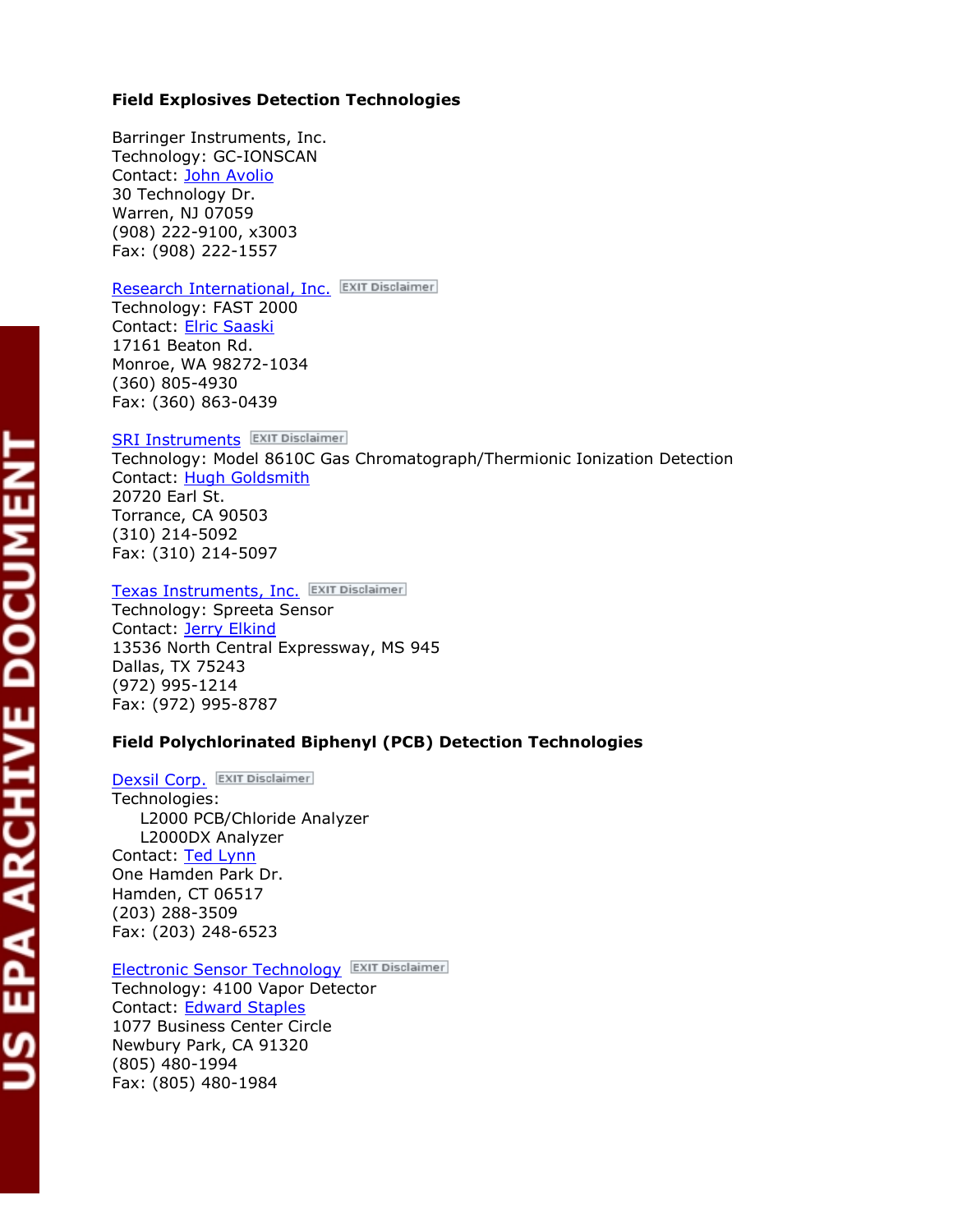[EnviroLogix,](http://www.envirologix.com/) Inc. EXIT Disclaimer Technology: PCB in Soil Tube Assay Contact: [Bruce Ferguson](mailto:elix1@aol.com) 500 Riverside Industrial Highway Portland, ME 04103 (207) 797-0300

#### [Hach Co.](http://www.hach.com/) EXIT Disclaimer

Fax: (207) 797-7533

Technology: PCB Immunoassay Kit Contact: [James Welch](mailto:jwelch@hach.com) P.O. Box 389 5600 Lindbergh Dr. Loveland, CO 80539 (970) 669-3050, x2629 Fax: (970) 669-2932

## [Hybrizyme Corp.](http://www.hybrizyme.com/) EXIT Disclaimer

Technology: DELFIA PCB Assay Contact: [Randy Allen](mailto:rallen@hybrizime.com) 2801 Blue Ridge Rd., Suite G-70 Raleigh, NC 27607 (919) 783-9595 Fax: (443) 494-0005

#### [Strategic Diagnostics, Inc. \(SDI\)](http://www.sdix.com/) EXIT Disclaimer

Technologies: D TECH PCB Test Kit EnviroGard PCB Test Kit RaPID Assay System for PCB Analysis Contact: [Jim Donovan](mailto:sales@sdix.com) 111 Pencader Dr. Newark, DE 19702 (302) 456-6789 Fax: (302) 456-6782

### **Field Portable Gas Chromatographs/Mass Spectrometers for Measurement of Volatile Organics in Soil, Water, and Soil Gas**

[Bruker Daltonics, Inc.](http://www.bdal.de/) EXIT Disclaimer (formerly Bruker-Franzen Analytical Systems, Inc.)

Technology: EM640 Contact: [Brian Abraham](mailto:pk@bruker.com) 44 Manning Rd. Manning Park Billerica, MA 01821 (978) 663-3660, x1464 Fax: (978) 667-5993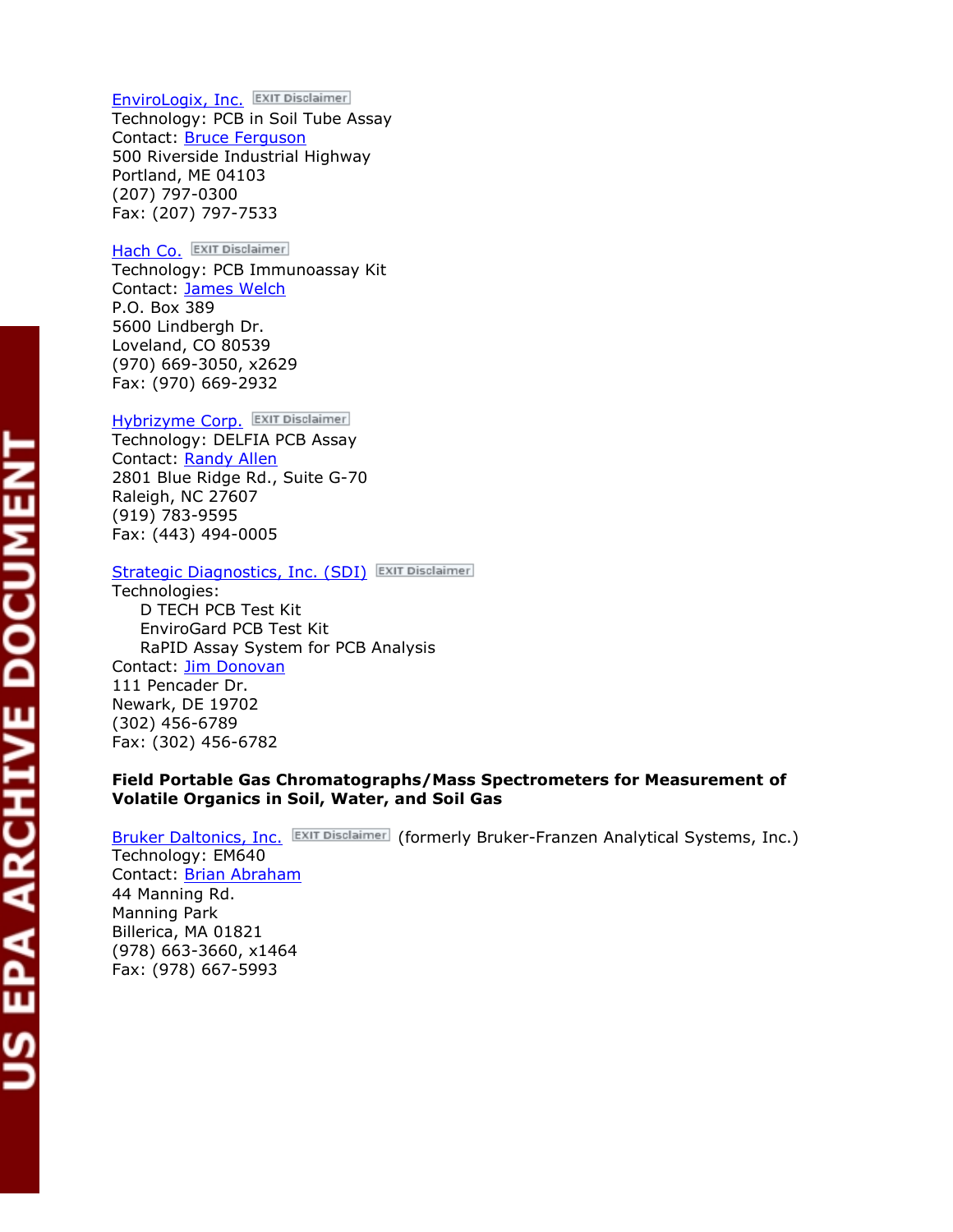[Bruker Daltonics, Inc.](http://www.bdal.de/) EXIT Disclaimer (formerly Viking Instruments Corp.) Technology: SpectraTrak 672 Contact: [Brian Abraham](mailto:pk@bruker.com) 44 Manning Rd. Manning Park Billerica, MA 01821 (978) 663-3660, x1464 Fax: (978) 667-5993

## **Field Portable X-Ray Fluorescence Analyzers for Measurement of Metals in Soil**

**[HNU Systems, Inc.](http://www.hnu.com/) EXIT Disclaimer** 

Technology: SEFA-P Analyzer Contact: Jennifer Driscoll 160 Charlemont St. Newton Highlands, MA 02161-9987 (617) 964-6690 Fax: (617) 558-0056

## [KeyMaster Technologies](http://www.keymastertech.com/) EXIT Disclaimer (formerly Scitec Corp.)

Technology: MAP Spectrum Analyzer Contact: Theresa Howe 415 North Quay Kennewick, WA 99336 (509) 783-9850 Fax: (509) 735-9696

Metorex, Inc. Technologies: X-MET 920-MP X-MET 920-P and X-MET 940 Princeton Crossroads Corporate Center 250 Phillips Blvd. Ewing, NJ 08618 (609) 406-9000 Fax: (609) 530-9055

# **[NITON,](http://www.niton.com/) LLC** EXIT Disclaimer

Technology: XL Spectrum Analyzer Contact: [Jonathan Shein](mailto:jjshein@niton.com) 900 Middlesex Turnpike Building 8 Billerica, MA 01821 (978) 670-7460 Fax: (978) 670-7430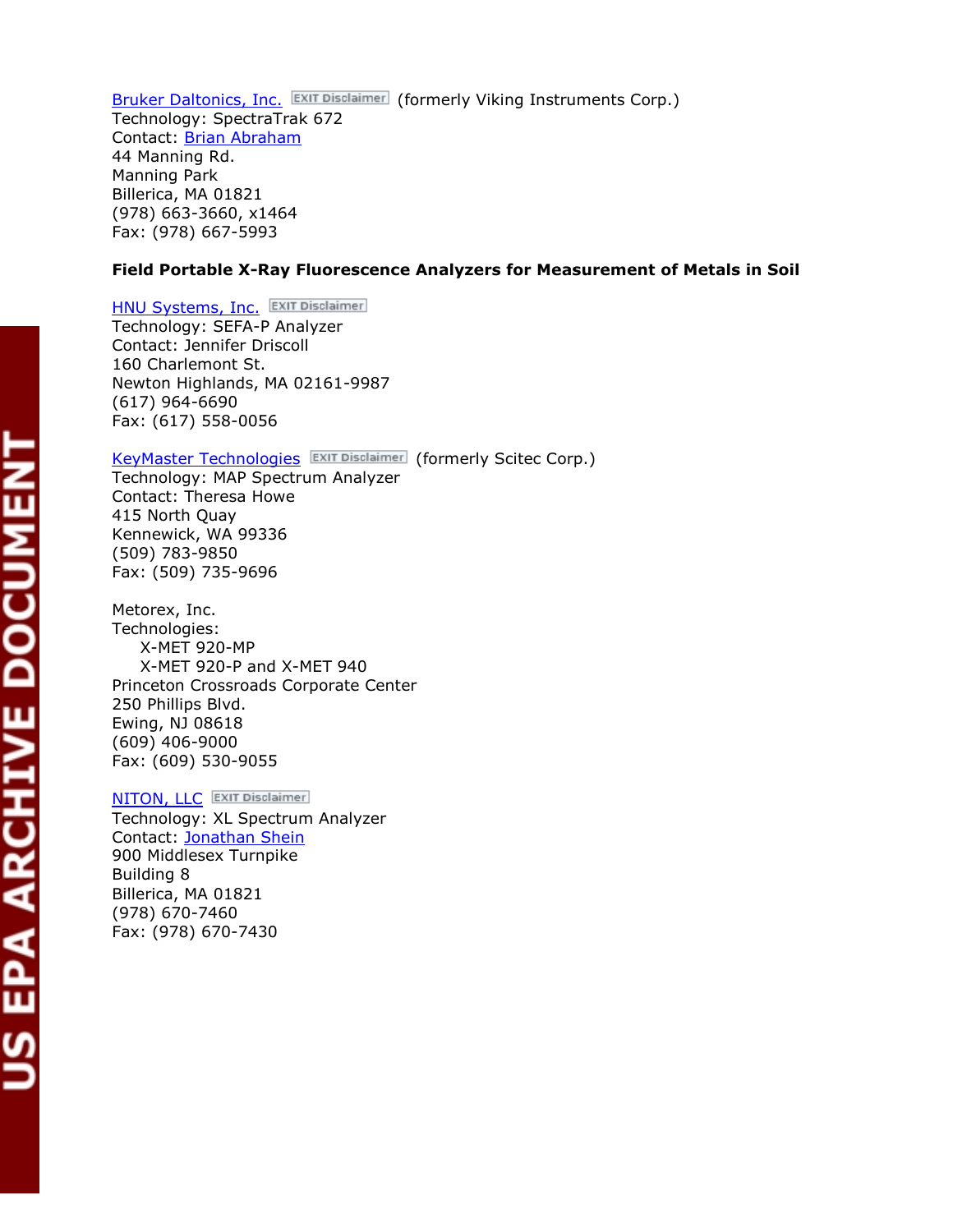[Thermo Electron Corp.](http://www.spectrace.com/) EXIT Disclaimer (formerly TN Spectrace)

Technologies: TN 9000 TN Pb Analyzer 2555 North Interstate Highway 35 P.O. Box 800 Round Rock, TX 78680-0800 (512) 388-9100 Fax: (512) 388-9200

# **Ground Water Sampling Devices**

**[Burge Environmental](http://www.burgenv.com/) EXIT Disclaimer** 

Technology: Multiprobe 100 Contact: [Scott Burge](mailto:burgenv@globalcrossing.net) 6100 South Maple Ave., Suite 114 Tempe, AZ 85283 (480) 968-5141 Fax: (480) 345-7633

GeoLog, Inc.

Technology: Micro-Flo Model 57400 Bladder Pump and Model 5001 Pump Cycle Controller Contact: [Jim Mirand](mailto:geoloinc@aol.com) 209 Starr St.

P.O. Box 229 Medina, NY 14103 (716) 798-5597 Fax: (716) 798-0147

[Geoprobe Systems, Inc.](http://www.geoprobe.com/) EXIT Disclaimer

Technologies: GW1400 Series Pneumatic Bladder Pump Model MB470 Mechanical Bladder Pump Contact: [Wes McCall](mailto:mccallw@geoprobesystems.com) 601 North Broadway Salina, KS 67401 (785) 825-1842 Fax: (785) 825-2097

[QED Environmental Systems](http://www.cee.com/) EXIT Disclaimer (formerly Clean Environment Equipment)

Technology: SamplEase Bladder Pump Model SP15T36 Contact: [Michael Breslin](mailto:mbreslin@cee.com) 1133 Seventh St. Oakland, CA 94607 (510) 891-0880 Fax: (510) 444-6789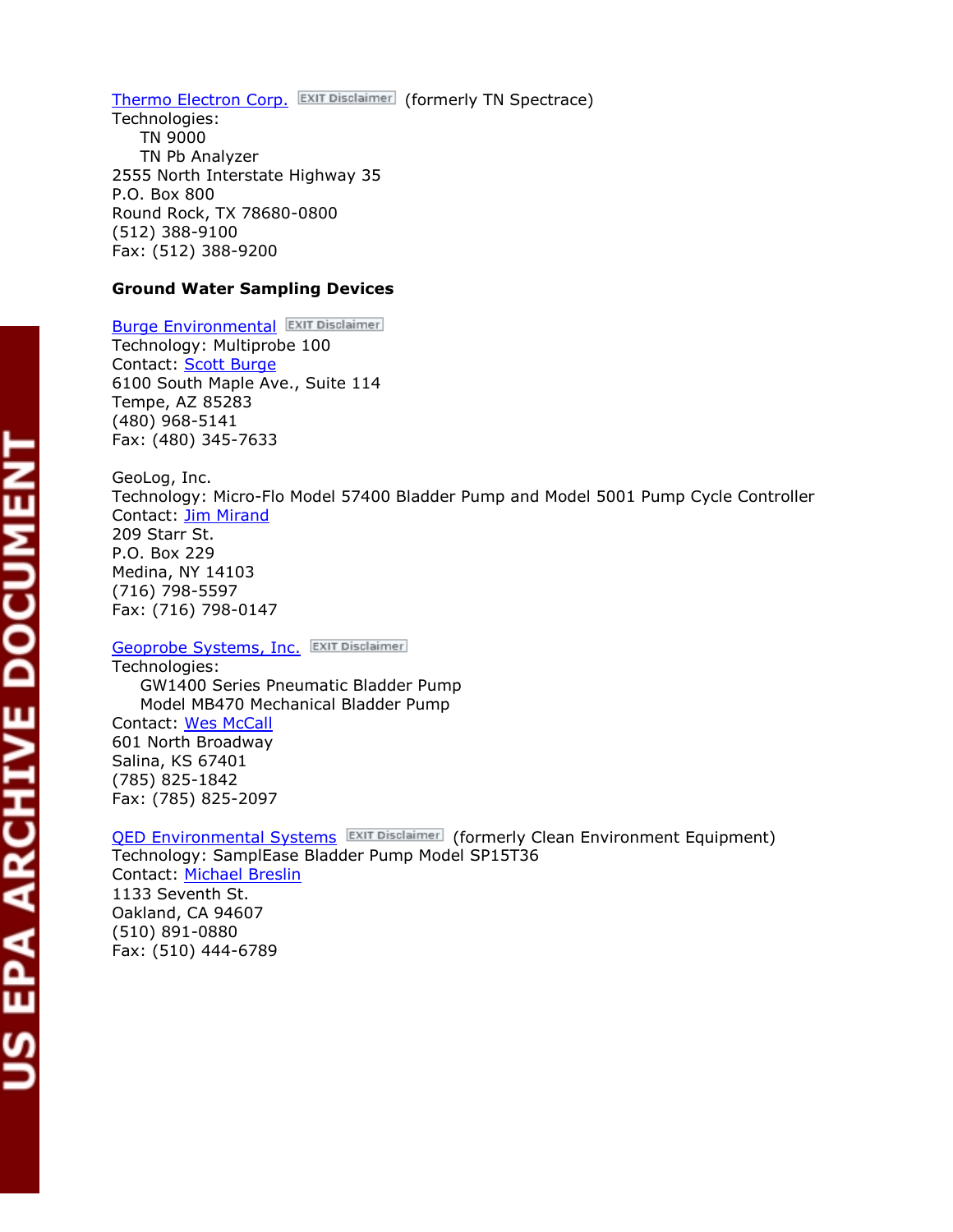#### [QED Environmental Systems, Inc.](http://www.qedenv.com/) EXIT Disclaimer

Technology: Well Wizard Dedicated Sampling System Models T1200M and T1250 Contact: [David Kaminski](mailto:davidqed@aol.com) P.O. Box 30873 Walnut Creek, CA 94598 (800) 366-7610 Fax: (313) 995-1170

## [SIBAK Industries Limited, Inc.](http://www.sibak.com/) EXIT Disclaimer

Technology: Kabis Sampler Models I and II Contact: [Tom Kabis](mailto:tkabis@jps.net) 147 Valpreda Rd. San Marcos, CA 92075 (760) 744-6413 Fax: (760) 744-6418

### [W.L. Gore & Associates, Inc.](http://www.gore.com/) EXIT Disclaimer

Technology: GORE-SORBER Water Quality Monitoring Contact: [Andre Brown](mailto:abrown@wlgore.com) 184 Ripley St. San Francisco, CA 94110 (415) 648-0438 Fax: (415) 648-0398

## **Laser Induced Fluorescence Sensors for In Situ Detection of Petroleum Hydrocarbons**

[Fugro Geosciences, Inc.](http://www.geo.fugro.com/) EXIT Disclaimer

Technology: Rapid Optical Screening Tool (ROSTTM) Contact: [Andy Taer](mailto:ataer@furgo.com) 6105 Rookin Houston, TX 77074 (713) 346-4000 Fax: (713) 346-4002

Navy, Naval Command, Control, and Ocean Surveillance Center Technology: Site Characterization and Analysis Penetrometer System (SCAPS) Contact: [Tom Hampton](mailto:thampton@noxc.mil) 53475 Strothe Rd., Mail Code 3604 San Diego, CA 92152-5000 (619) 553-1172 Fax: (619) 553-1177

## **Lead in Dust Detection Technologies**

[KeyMaster Technologies](http://www.keymastertech.com/) EXIT Disclaimer (formerly Scitec Corp.)

Technology: Pb-Test XRF Instrument Contact: Theresa Howe 415 North Quay Kennewick, WA 99336 (509) 783-9850 Fax: (509) 735-9696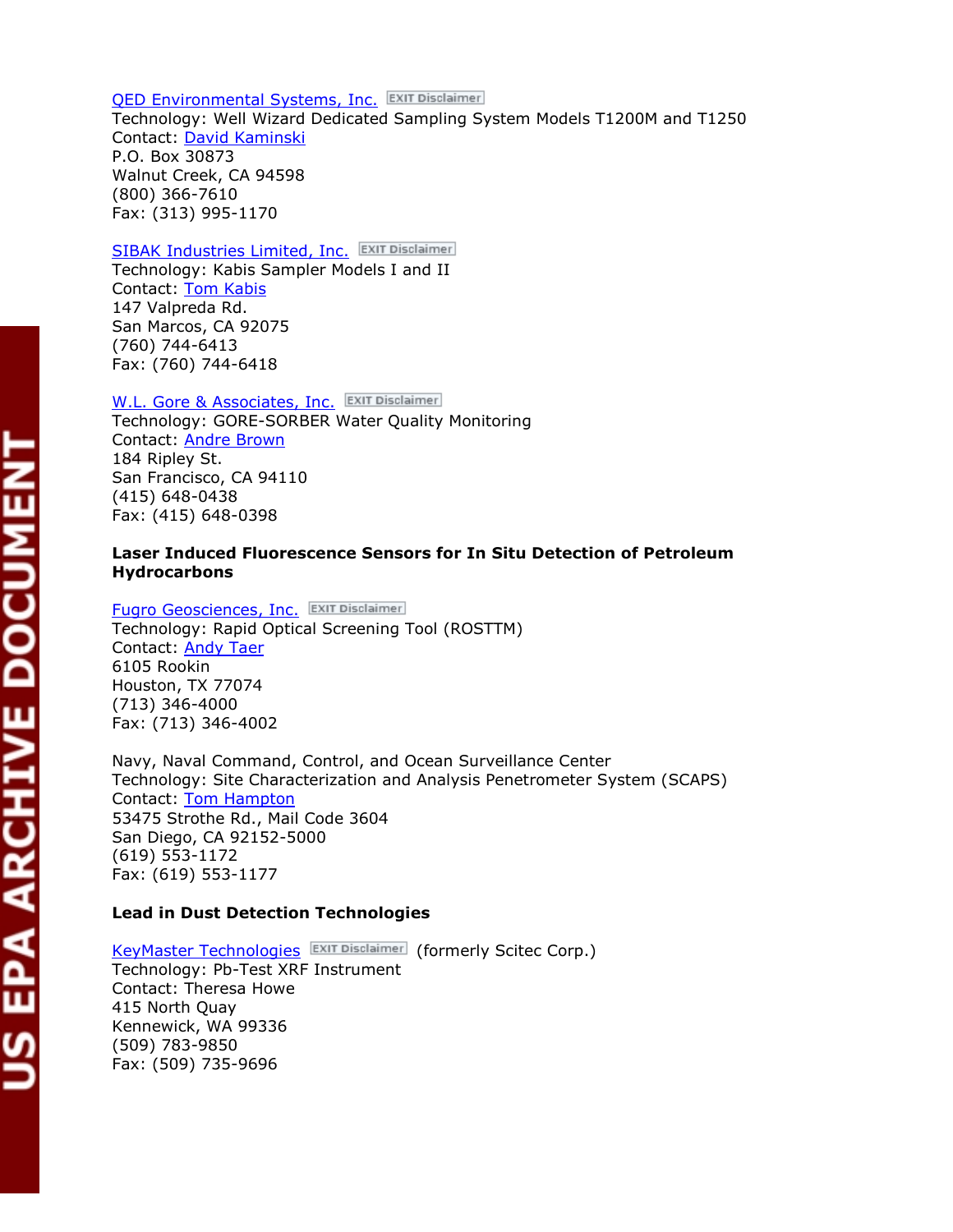## [Monitoring Technologies International \(MTI\)](http://www.monitoring-technologies.com/) EXIT Disclaimer Technology: PDV 5000 Trace Element Analyzer Contact: [Colin Green](mailto:cgreen@colingreen.idps.co.uk) 29 Chinthurst Park Shalford Surrey United Kingdom 441-483-564183 Fax: 61-8-9204-2602

# **[NITON,](http://www.niton.com/) LLC** EXIT Disclaimer

Technologies: XL-300 Series XRF Instrument XL-700 Series XRF Instrument XLt 700 Series XRF Spectrum Analyzer Contact: [Jonathan Shein](mailto:jjshein@niton.com) 900 Middlesex Turnpike Building 8 Billerica, MA 01821 (978) 670-7460 Fax: (978) 670-7430

## [Palintest USA](http://www.palintestusa.com/) EXIT Disclaimer

Technology: Scanning Analyzer SA-5000 System Contact: [Dave Miller](mailto:info@palintestusa.com) 21 Kenton Lands Rd. Erlanger, KY 41018 (859) 341-7423 Fax: (859) 341-2106

# **Sediment Sampling Technologies**

# AMS, Inc. (Art'[s Manufacturing & Supply, Inc.\)](http://www.ams-samplers.com/) EXIT Disclaimer

Technology: Split Core Sampler for Submerged Sediments Contact: [Brian Anderson](mailto:briana@bankpds.com) 105 Harrison St. American Falls, ID 83211 (208) 226-2017 Fax: (208) 226-7280

# [Aquatic Research Instruments](http://www.aquaticresearch.com/) EXIT Disclaimer

Technology: Aquatic Research Instruments Russian Peat Borer Contact: [Will Young](mailto:hydrobio@aol.com) P.O. Box 98 Hope, ID 83836 (208) 264-5266 Fax: (208) 264-5263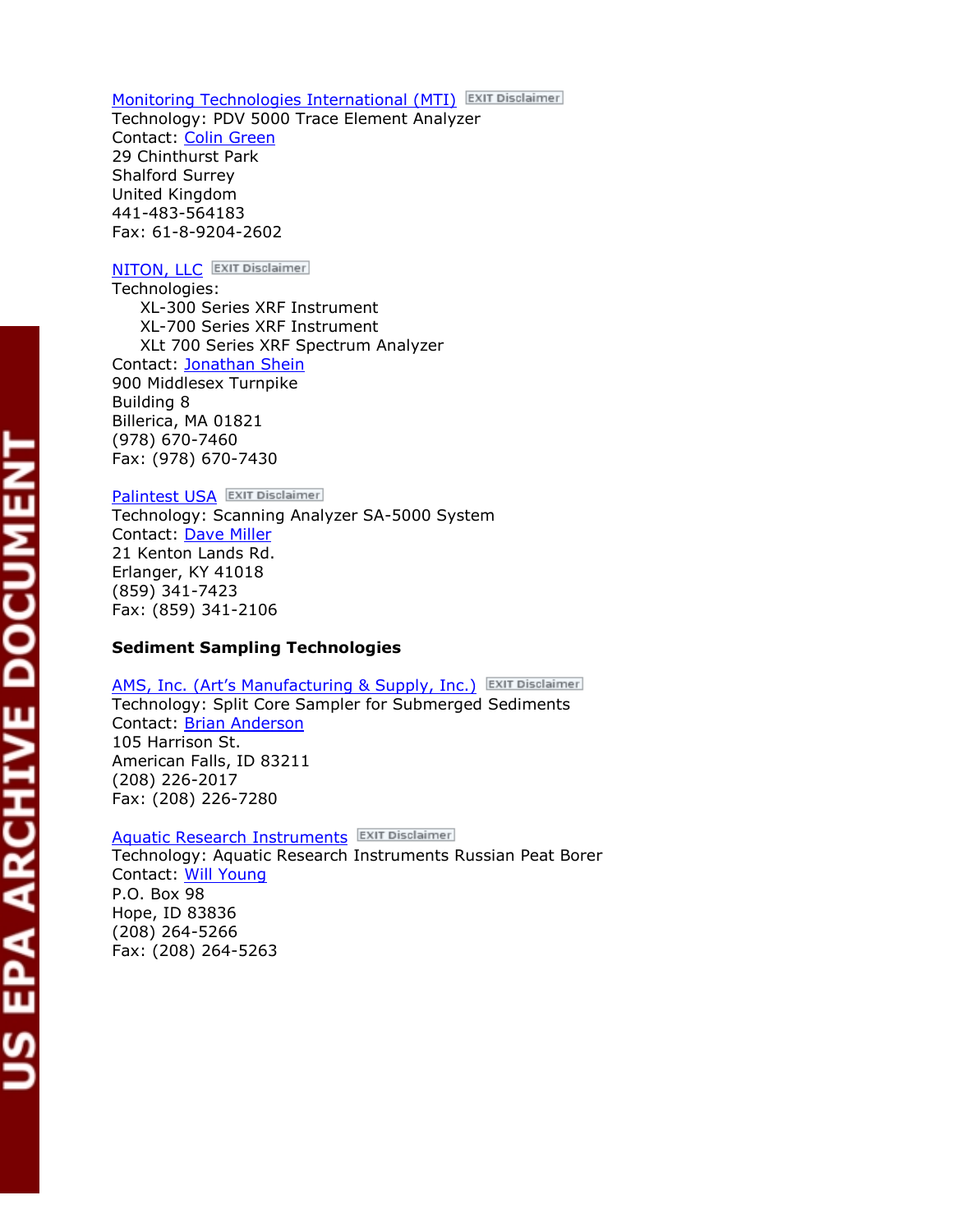# **Soil/Soil Gas Sampling Technologies**

## [AMS, Inc. \(Art's Manufacturing & Supply, Inc.\)](http://www.ams-samplers.com/) EXIT Disclaimer

Technology: AMS Dual Tube Liner Sampler Contact: [Brian Anderson](mailto:briana@bankpds.com) 105 Harrison St. American Falls, ID 83211 (208) 226-2017 Fax: (208) 226-7280

### [Beacon Environmental Services, Inc.](http://www.emflux.com/default.htm) EXIT Disclaimer (technology formerly provided by

Quadrel Services, Inc.) Technology: EMFLUX Soil Gas Investigation System Contact: [Information](mailto:info@emflux.com) 19 Newport Dr., Suite 102 Forest Hill, MD 21050 (410) 838-8780 Fax: (410) 838-8740

#### [Clements Associates, Inc.](http://www.jmcsoil.com/)

Technology: JMC Environmentalist's Subsoil Probe Contact: [Jim Clements](mailto:jmcsoil@netins.net) 1992 Hunter Ave. Newton, IA 50208 (641) 792-8285 Fax: (641) 792-1361

#### [Geoprobe Systems, Inc.](http://www.geoprobe.com/) EXIT Disclaimer

Technology: Large-Bore Soil Sampler Contact: [Wes McCall](mailto:mccallw@geoprobesystems.com) 601 North Broadway Salina, KS 67401 (785) 825-1842 Fax: (785) 825-2097

SimulProbe Technologies, Inc. Technology: SimulProbe Core Barrel Sampler Contact: [Noah Heller](mailto:hellernoah@aol.com) 354 Bel Marin Keys Blvd., Suite F Novato, CA 94949 (800) 553-1755 Fax: (415) 883-8788

#### [W.L. Gore & Associates, Inc.](http://www.gore.com/) EXIT Disclaimer

Technology: GORE-SORBER Screening Survey Passive Soil Gas Sampling System Contact: [Mark Wrigley](mailto:mwrigley@wlgore.com) 100 Chesapeake Blvd. Elkton, MD 21921 (410) 996-3406 Fax: (410) 996-3325